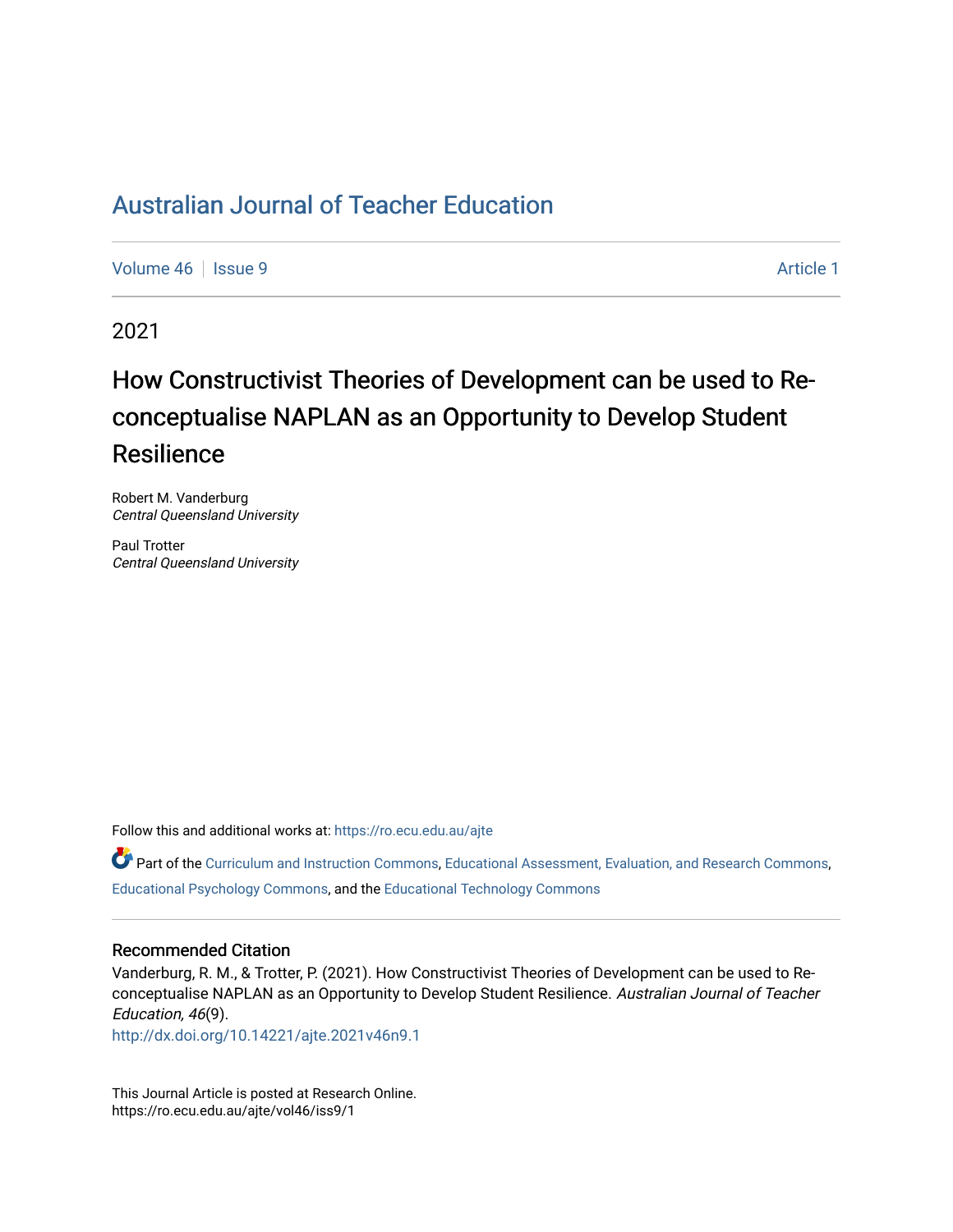# **How Constructivist Theories of Development Can be Used to Re-Conceptualise NAPLAN as an Opportunity to Develop Student Resilience**

Robert Vanderburg Paul Trotter Central Queensland University

*Abstract: Teachers have come under increased pressure to improve educational outcomes as Australia has sought to meet the challenges of competing on an international level. This intensified pressure has been accompanied by improved levels of funding, a National Curriculum for all Australian states, and territories, along with assessments to measure these key outcomes. However, this increased level of scrutiny has affected the pedagogical choices of teachers. Traditional modes of instruction have been reinforced, with teachers moving away from effective constructivist approaches to learning. This article will propose that a reinterpretation of constructivist theories of development is needed to arrest this decline, so that increased accountability measures, like NAPLAN, can be perceived as constructivist opportunities to build both core subject knowledge and broader 21st Century skills, such as resilience.*

## **Introduction**

Fundamental economic transformations emerged in the early 1990s causing governments around the world to place increased value on education. The world underwent a profound paradigm shift. As Trilling and Fadel detail, the 1990s saw countries around the globe spend more on technology than on industrial era goods; the reality emerged whereby "manipulating, managing, and moving bits and bytes of information' became more important than 'handling the material world's atoms and molecules" (Trilling & Fadel, 2009, p. 3). Governments across the globe have recognised the critical role education must play within a digitised, globalised economy whose reliance on raw materials and mass-production lessens by the day.

In Australia, this imperative became clear with the establishment of the National Curriculum (National Curriculum Board, 2008). Higher levels of accountability were also implemented across the Australian states through introducing the National Assessment Program of Literacy and Numeracy, commonly known as NAPLAN tests (see Thompson, 2013). Then in 2015, the significance of education to the future prosperity of the nation was further underlined with all education ministers agreeing that from 1 July 2016 the Australian Government would initiate the Literacy and Numeracy Test for Teacher Education (LANTITE) (Australian Government, 2017). The LANTITE was designed to verify that all prospective teachers could demonstrate the required level of literacy and numeracy skills. Over this same period, educational outcomes have not eased the growing pressure on the Australian education system. Despite record numbers of students graduating from universities (Universities Australia, 2020), NAPLAN results have shown only a slight increase (Acara, 2019). In contrast, international measures, like Programme for International Student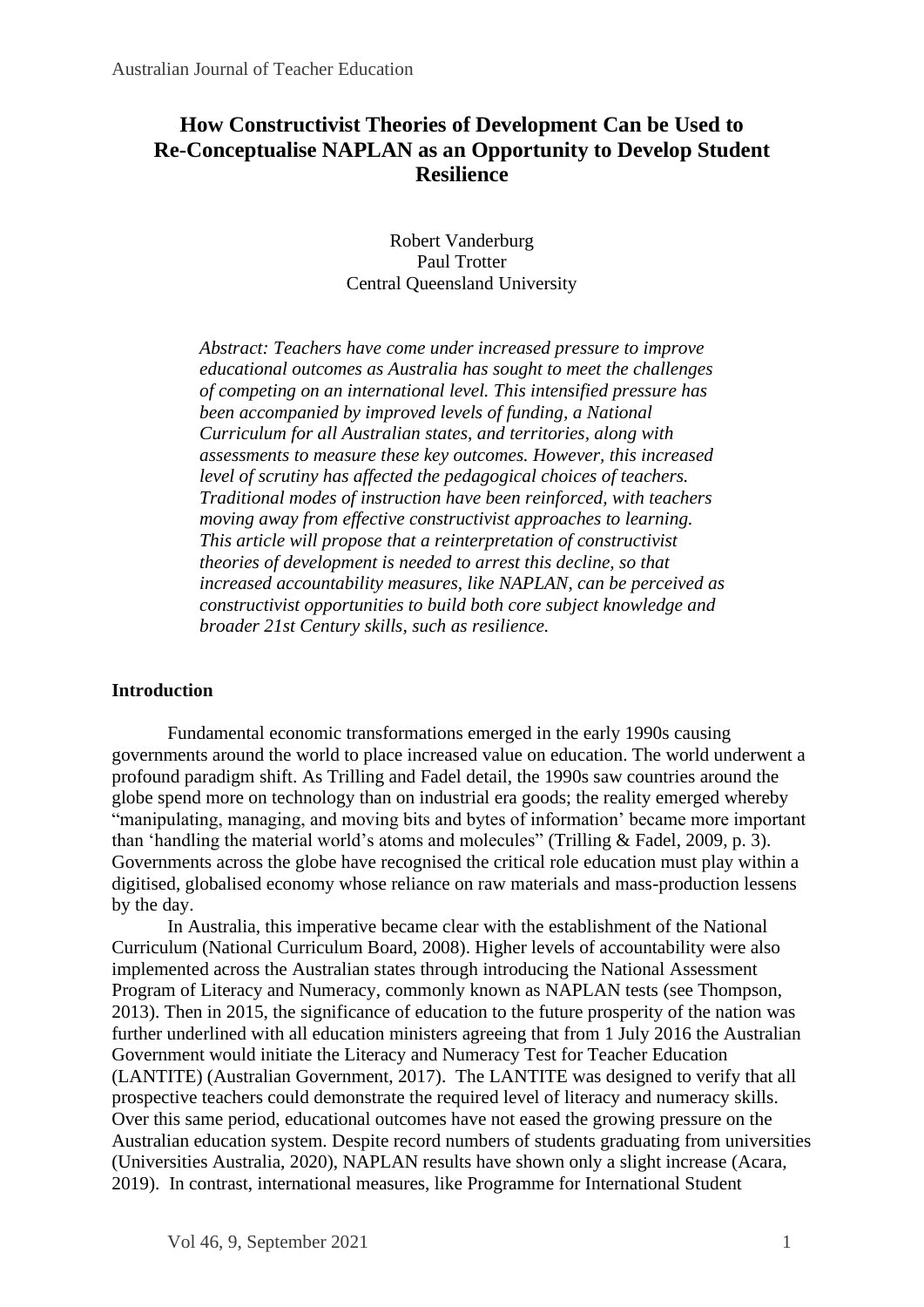Assessment (PISA), have seen Australia tumble down the world rankings (OECD, 2006, 2010, 2012, 2015, 2019), and researchers are reporting increased numbers of disengaged students (Goss et al., 2017), high youth unemployment, and increasing reports of poor mental health (Casner-Lotto & Barrington, 2006; Foundation of Young Australians, 2018; Locke, 2015).

The traditional model of education has seemingly been found lacking in its capacity to fulfil the demands of the digital age (Kivunia, 2014; Prensky, 2001; Trilling & Fadel, 2009; Zhao, 2015). Students undoubtedly need a firm understanding of core subject knowledge, but they also need a broad suite of 21<sup>st</sup> Century skills. A key component of these new, necessary skills is resilience. Whilst we understand that resilience is a skill utilized prior to the 21<sup>st</sup> century, today's students must develop the capability to cope in stressful situations and must be nurtured and aided in developing resilience in our schools if they are to be successful within a digital economy (Mishra & Kereluik, 2009; Zhao, 2015).

This article will provide a brief history of development of the Australian Curriculum. For contextualisation purposes, the introduction of NAPLAN tests will also be included in that review. The effect on our schools of these accountability measures will then be examined. This will clarify why, despite increased levels of funding and the sustained efforts of teachers, such initiatives have yielded disappointing outcomes. The article will then turn to remediation. It will re-examine the developmental theories of Jean Piaget and Lev Vygotsky and align them with Michael Ungar's (Ungar, 2004; Ungar & Liebenberg, 2011) socialecological theories of resilience to show that cognitive challenge is inherent within the learning process. We will argue that it is through a pragmatic implementation of constructivist principles and the successful negotiation of the ensuing challenge that teachers can be empowered to both improve students' learning outcomes and develop their inner voice of resilience.

## **The Development of the National Curriculum & NAPLAN Testing**

To appreciate how schools and teachers have been affected by increased accountability, some historical context around the political movements prompting the Australian Curriculum is needed. It is also essential that the introduction of the NAPLAN test is contextualised for the same underlying reason.

The Melbourne Declaration was released in 2008 and argued that high-quality education for Australian students was paramount to the future of Australia (MCEETYA, 2008). At the time, international test data showed that Australia was ranked in the top 10 countries for overall standards of educational outcomes (Brennan, 2011; OECD, 2006). Besides establishing curriculum revision, the Declaration also looked to improve the quality of Australian teachers. While the Melbourne Declaration was released, a study addressing the quality of teaching in Australia (Leigh & Ryan, 2008), commissioned by Julie Bishop, the previous Minister for Education Science and Training, was released revealing teacher aptitude had apparently been declining. Julia Gillard responded to this report and the Melbourne Declaration by establishing ACARA (the Australian Curriculum, Assessment and Reporting Authority), the group that would create a national curriculum and create associated assessment programmes (*Australian Curriculum Assessment and Reporting Authority Bill*, 2008). The express aim of the new curriculum was to develop a world-class curriculum for all, stating that "Most importantly, it will enable us to work collectively in defining what young Australians should learn and in creating and sustaining a world-class, and even a world-best, schooling system" (National Curriculum Board, 2008, p. 2).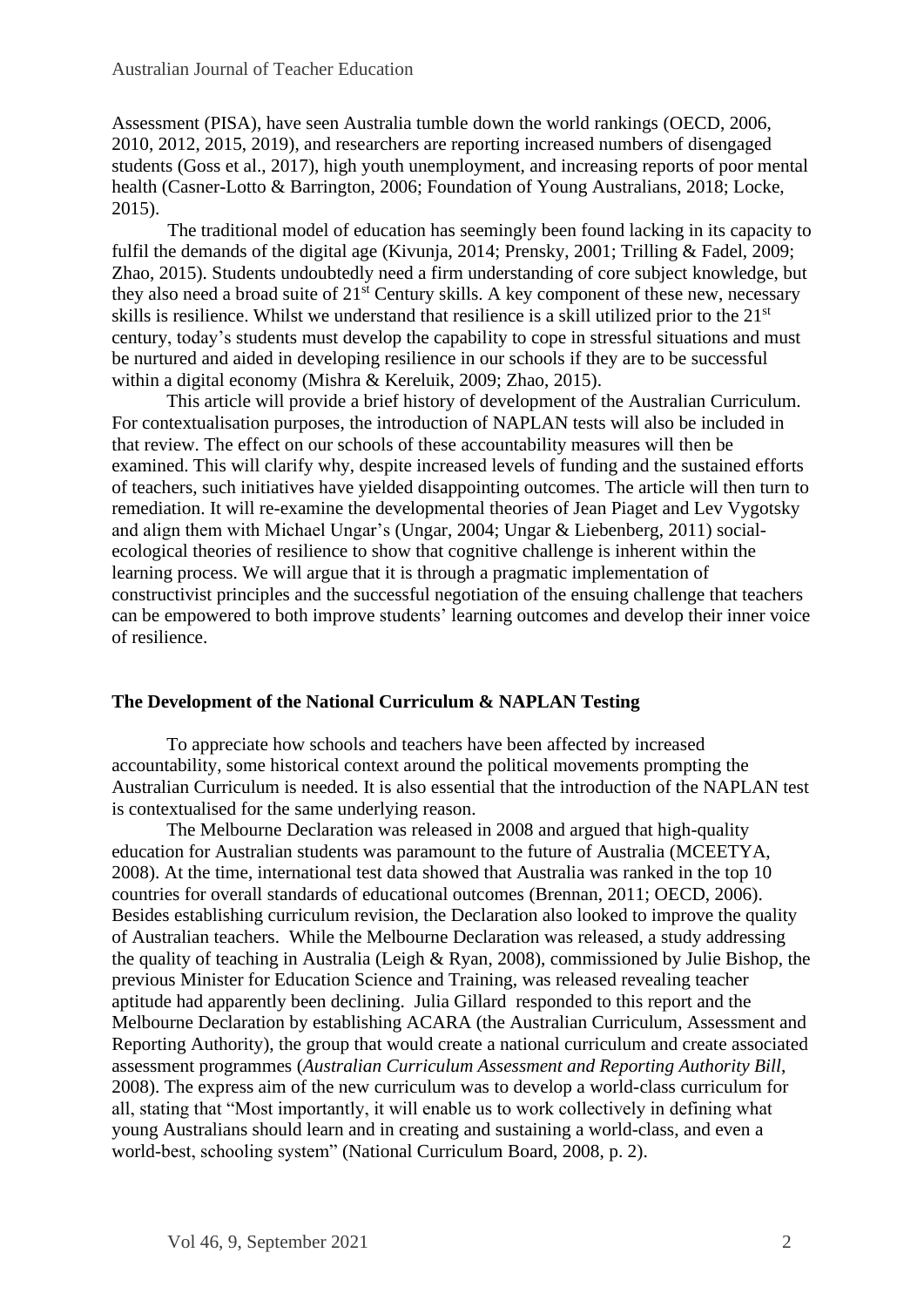Whilst it should be noted that each state retained responsibility for their specific implementation of the Australian Curriculum, ACARA had established a single curriculum for the whole of Australia, along with NAPLAN tests to measure student performance in literacy and numeracy (Brennan, 2011; OECD, 2006). The aim of these reforms may have been to raise the standards of educational outcomes for students and to ensure Australian teachers would become increasingly accountable to their communities for the outcomes achieved by their students. However, the effectiveness of these reforms in delivering their intended outcomes will now be considered.

## **Declining Standards and the Impotence of the Reform**

**Australia's Declining Performance Indicators**

The Programme for International Student Assessment, or PISA, is a worldwide study by OECD nations intended to evaluate educational systems. The tests measure 15-year-old school pupils' academic performance in mathematics, science, and reading. Upon their implementation and before implementing NAPLAN testing, Australia was ranked as  $4<sup>th</sup>$  in the world for attainment in reading and in the top-ten nations for Mathematics and Science (OECD, 2003, 2006).



Note: Figure developed from data supplied by the OECD (OECD, 2006, 2010, 2012, 2015, 2019)

**Figure 1: Australia's PISA Results Since 2006 for Reading**





#### **Figure 2: Australia's PISA Results Since 2006 for Mathematics**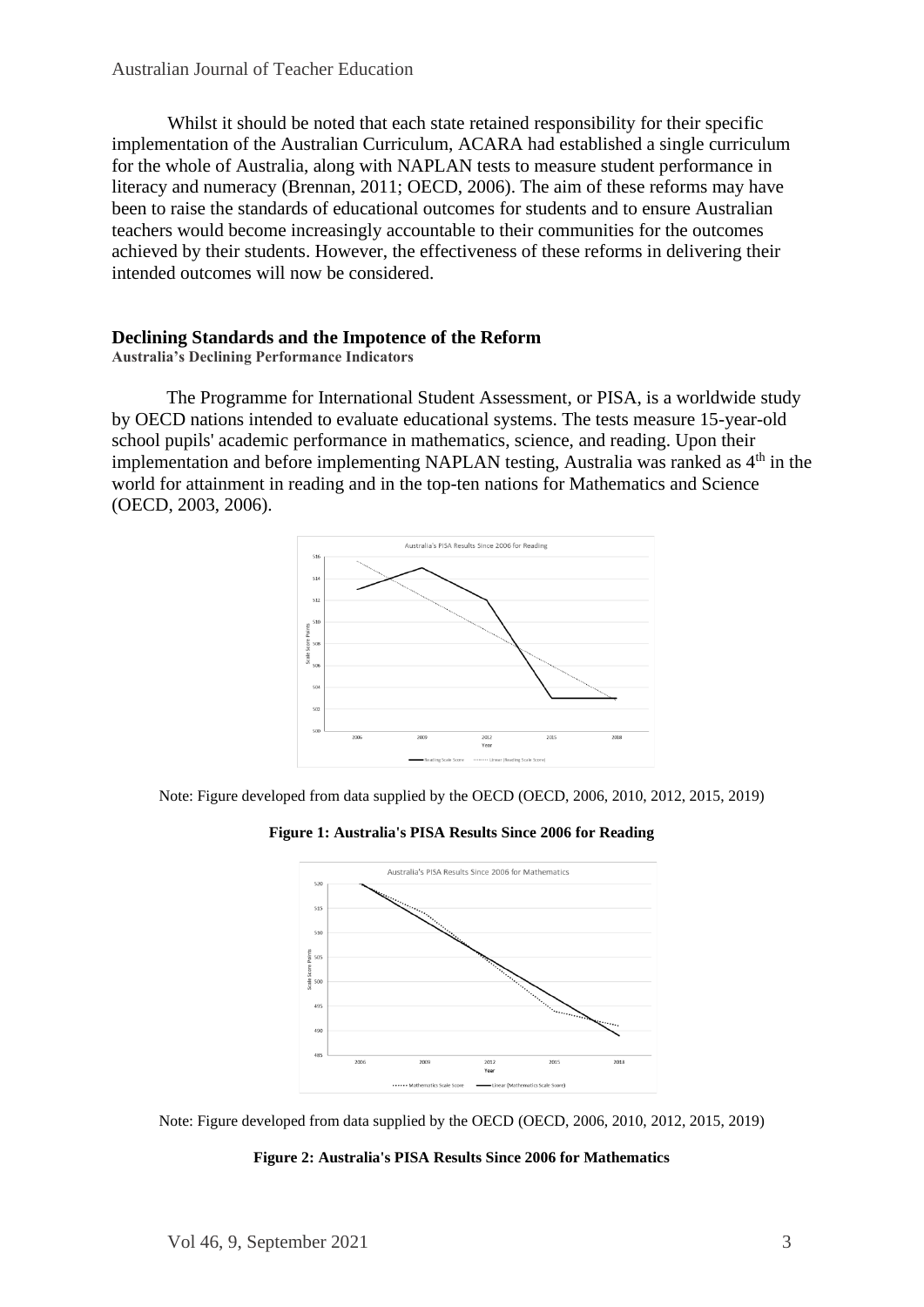

Note: Figure developed from data supplied by the OECD (OECD, 2006, 2010, 2012, 2015, 2019) **Figure 3: Australia's PISA Results Since 2006 for Science**

Regrettably, Australia's education reforms did not produce the intended improvements in educational standards. While NAPLAN results show some minor gains (Acara, 2019), TIMSS results remained far from impressive (Thomson et al., 2015), and Australia has suffered a dramatic fall in the PISA rankings in Reading (see Figure 1), Mathematics (see Figure 2), and Science (see Figure 3). As Australia's recent PISA report states:

*While Australia's reading performance in PISA 2018 was similar to that observed in 2015, when considering a longer period, mean performance in reading has been steadily declining, from initially high levels, since the country first participated in PISA in 2000. Performance in mathematics has been declining too since 2003, and in science, since 2012. (OECD, 2019, p. 1).*

These falling standards seem to coincide with the establishment of the Australian Curriculum and NAPLAN testing regimes. However, many of the most successful countries, as measured by the PISA rankings, are education systems that are also instilling testing regimes. For example, Singapore's education system is highly accountable, with schools ranked against each other using national test data (Ng, 2010) and it also ranks highly on PISA.

#### **Unintended Consequences of Reform**

Successive Australian governments have viewed NAPLAN style tests as a costeffective means to raise levels of attainment given that high performing countries such as Singapore and China exhibit such high levels of accountability (Miao & Reynolds, 2017; Ng, 2010; Zhao, 2009). However, in Australia, increased accountability has been shown to impact the pedagogical choices of teachers (Au, 2007; Rice et al., 2015; Thompson, 2014; Thompson & Harbaugh, 2013). Synthesising 49 studies on the effects of high stakes testing, Au (2007) found teachers' altered their focus from assisting students in gaining a deep understanding of topics towards a shallower understanding of topics. These findings corroborated by various studies specific to Australian Curriculum and NAPLAN (see Rice et al., 2015; Roberts et al., 2019; Thompson, 2014; Thompson & Harbaugh, 2013). Such studies have also confirmed a shift of emphasis onto lower-order skills and shallow understanding as teachers feel pressured to cover the curriculum in time for the test. Both Au (2007) and William (2010) caution that under such pressure the curriculum is increasingly presented as discrete and disconnected. A narrowing of the curriculum, whereby less importance and time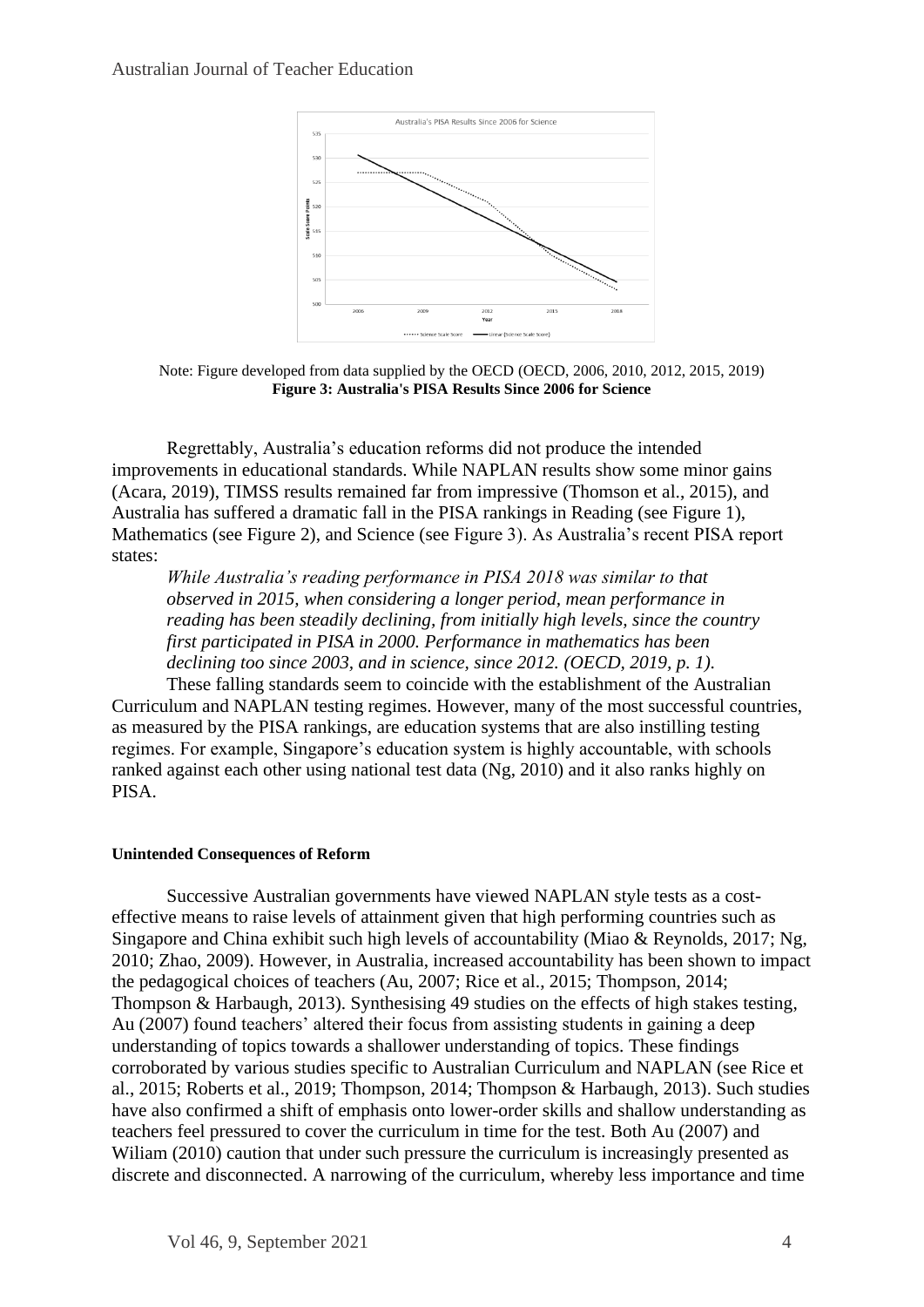is provided to those subjects that fall outside of the testing regime has also been evidenced (Au, 2007; Rice et al., 2015; Roberts et al., 2019; Thompson, 2013). A greater emphasis being placed on teacher-centred pedagogies is also noted in the literature. This shift reinforces the suggestion of a move away from constructivist modes of learning to a traditional model of instruction (Rice et al., 2015; Roberts et al., 2019; Windschitl, 2002). It would seem that principals and teachers have understandably reacted to the increased accountability brought about the introduction of the Australian Curriculum and NAPLAN by retreating from the student-centred, constructivist approaches that saw Australia rank so highly in international measures of student attainment (OECD, 2003, 2006) in favour of more socially acceptable models of knowledge transmission.

Whilst it is important to note that NAPLAN tests were not designed to be high stakes for the students; they were designed to measure collective student progress and provide an individual student diagnosis. It is argued (Mayes & Howell, 2018) that one of the broader implications of NAPLAN has been to unwittingly turn these tests into a potentially stressful event. Recently, Johanna Wynne (2014) of Melbourne University asserted in an article in the Conversation that "NAPLAN is plagued by negative impacts on student wellbeing and learning" and that "90% of teachers reported that students felt stressed before taking the test. There have also been reports of self-harm with one parent reporting that their child grew so stressed within the test that "he removed the blade from his sharpener and carved the word "f\*\*k" into his left forearm" (Anonymous, 2019). A Perth paediatrician, Dr Elizabeth Green, warned of an "anxiety epidemic" in a 2016 interview for the ABC (Wynne, 2016). Despite any intention to design NAPLAN to be low-stakes, the evidence would seem clear that some students in some circumstances experience these tests as high-stakes and find them a cause of profound stress (Mayes & Howell, 2018; Rogers et al., 2016; Swain & Pendergast, 2018). The question remains as how best to support these students through these potentially stressful situations, equipping them with the skills to successfully negotiate life's challenges and to limit any such negative consequences.

It would seem that NAPLAN tests have given rise to concerns regarding their potential to impact negatively on the well-being of students and teachers (Rogers et al., 2016). The prevailing view in the media and research literature would seem to affirm this assertion. However, a closer examination of the research evidence reveals a more nuanced reality. Rogers et al. (2016) synthesises research on the effect of NAPLAN on students and determined that the evidence across the field is inconclusive, stating that despite a negative tone to much of the commentary there was an "unclear evidence base" (p. 327). Undoubtedly, some students suffer negative consequences stemming from NAPLAN (Mayes & Howell, 2018; Rogers et al., 2016; Swain & Pendergast, 2018). However, negative experiences are not inevitable, nor are they universal. It would seem that students' experiences of NAPLAN may differ considerably (Mayes & Howell, 2018; Rogers et al., 2016). Work by Swain & Pendergast (2018) investigating students' reactions to NAPLAN found that students' reactions to testing seemed dependent on the attitudes of the school; negative reactions by students were more common when the school applied greater pressure on their students to perform. Students developed predominantly negative perceptions of NAPLAN when the preparation and teaching experiences were driven by a need to optimise test scores. Contrastingly, students' experiences were more positive when a less intensive, less pressured approach to preparation and implementation was taken. Implementation decisions made by teachers and schools are the key determining factor in the quality of experience for students.

Evidently, Australian educators have reacted to the increased accountability brought about by NAPLAN by retreating from constructive pedagogies (Rice et al., 2015; Roberts et al., 2019; Windschitl, 2002) and have seemingly impoverished attainment, impaired student well-being, reduced resilience, along with decreased standardised test results. Dylan Wiliam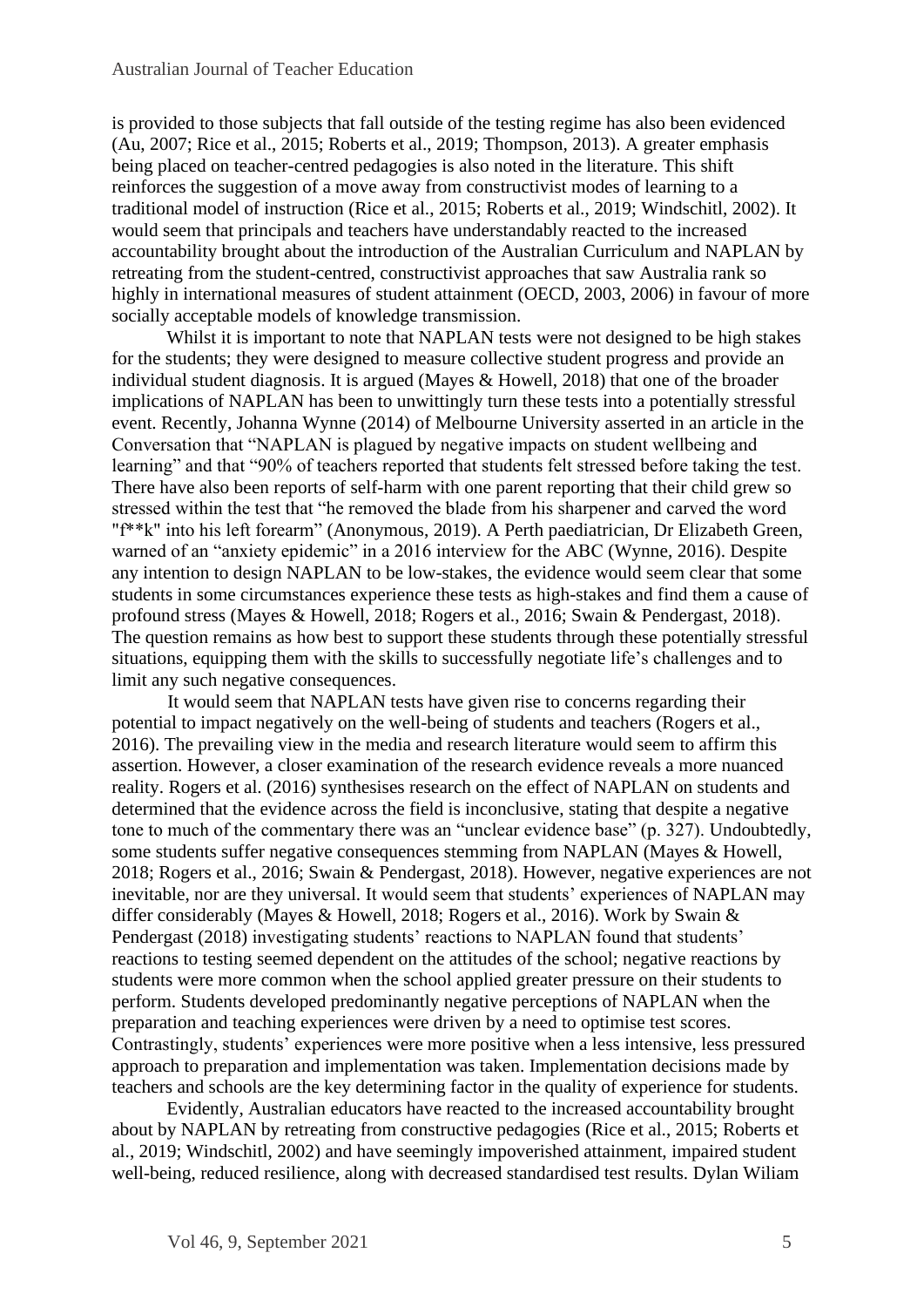(2010) cautions that any positive outcomes of tests must be worth the negative consequences that will inevitably follow. Critically, the specific impact on individual students of NAPLAN seems dependent on the pedagogical decisions of their teachers (Swain & Pendergast, 2018). As deep understanding and constructive approaches to learning are replaced with 'chalk and talk', the learning experiences of students suffer along with their academic progress and emotional well-being (Au, 2007). If Australia is to arrest its current declining standards, educators need to be supported in making courageous pedagogical decisions. Effective learning experiences that build on the individual student's current understanding need to be enacted, and the failed transmission model of instruction must lose its default status in Australian schools.

# **Resilience as a Key 21st Century Skill**

Accepting the critical role education needs to play within a digitised, globalised economy, education has become vital to national economic prosperity (Trilling & Fadel, 2009; Zhao, 2015). This new economic reality requires an ever-expanding skillset from our students (Mishra & Kereluik, 2009; Zhao, 2014). These apparently new skills have been termed as 21st Century skills and the development these skills in our schools is accompanied by calls for pedagogical renewal from a host of popular writers (Gardner, 2008; Pink, 2005; Prensky, 2001, 2014; Robinson, 2011). However, it should be noted that these skills are not mere conceptions of the new millennium. The call for schools to promote the development of skills that sit outside of core curriculum content have been a recurrent topic of discussion similar to William T. Harris and his 1880's notion of "versatile intelligence" (Ravitch, 2000). A key component of these 21st Century skills is resilience (Truebridge & Benard, 2013).

In seeking to explicitly define 21st Century skills, Mishra & Kereluik (2009) provide a critical review of the literature on 21st Century Skills by conducting a comparative analysis of the differing frameworks that have been proposed. Their findings are organised into three overarching categories with three sub-categories, with one entire sub-category devoted to the critical importance of emotional awareness. Similarly, Gutman & Schoon (2013) examine the extent to which such skills matter in narrowing the gap in outcomes for pupils from disadvantaged backgrounds. Once again, resilience is prominent in their findings:

- Self-Perceptions
- Motivation
- **Perseverance**
- Self-Control
- Metacognitive Strategies
- Social Competencies
- Resilience and Coping
- Creativity

Whilst Mishra & Kereluik (2009, p. 3301) acknowledge that the whole idea of 21st Century skills remains in danger of becoming "an empty signifier, a term that we all think we understand and yet are hard-pressed to clearly define", the prevalence of resilience across definitions would seem to underline its relevance. In conjunction with a deep understanding of core subject matter, students need a range of non-cognitive skills in order to succeed in the new economic reality (Levin, 2012). Resilience and the ability to manage their emotions under pressured circumstances seems to be imperative:

*But participation in education is not an end in itself; what matters for people and economies are the skills acquired through education. It is the competence and character qualities that are developed through schooling, rather than the*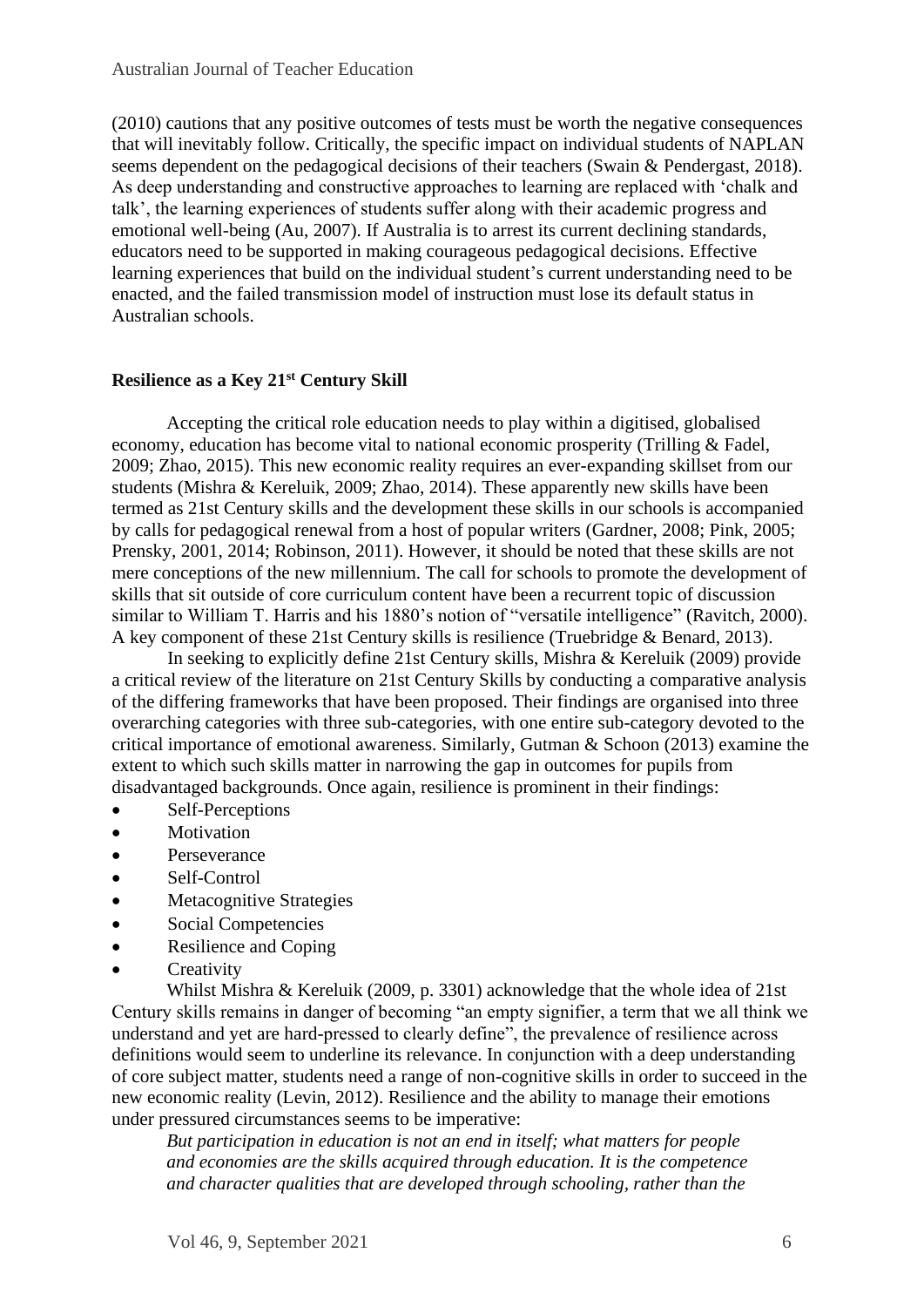*qualifications and credentials gained, that make people successful and resilient in their professional and personal lives. They are also key in determining individual well-being and the prosperity of societies. (OECD, 2017, p. 24)*

Significantly, everyone has the capacity for resilience, and schools can play a pivotal role its development if they are able to provide students with the right amount of support and challenge (Truebridge & Benard, 2013). A detailed examination of resilience will be considered later in this work, but it seems clear that it remains an important skill for schools to develop and for students to acquire.

# **Essential Components of Constructivism**

Whilst philosophical notions of constructivism have been around since Ancient Greece times (Boudourides, 2003; Murphy, 1997), the modern definition of constructivism as a developmental model that has been around for over 100 years (Gordon, 2009a, 2009b; Kivunja, 2014). It contends that knowledge is not inherently objective; knowledge emerges from the learners' struggle to comprehend. Constructivism has been defined as "a psychological and philosophical perspective contending that individuals form or construct much of what they learn and understand" (Schunk, 2012, p. 229). The key premise of constructivism is that learning lives in the thoughts and actions of the learner. As Gordon explains:

*To assert that knowledge is constructed, rather than discovered, implies that it is neither independent of human knowing nor value free. Constructivists believe that what is deemed knowledge is always informed by a particular perspective and shaped by various implicit value judgments. (Gordon, 2009b, p. 39)*

Baviskar et al. (2009) derive essential criteria for the characterisation of constructivist teaching:

*Therefore, when a lesson is said to be constructivist, it does not necessarily follow a specific formula. Instead, a constructivist lesson is one that is designed and implemented in a way that creates the greatest opportunities for students to learn, regardless of the techniques used. Implementation of the theory is the crux of constructivism. Large lecture halls are often held up as the antithesis of constructivism. However, if an instructor needs to transmit a large amount of information to a large group of expert learners, and the lesson is properly implemented, a lecture is probably the most efficient constructivist tool possible. (Baviskar et al., 2009, p. 542)*

Baviskar et al. (2009) argue that it is the learner who constructs meaning and that the teacher's role is to maximise their ability to do so. As shown in Table 1, Baviskar et al. (2009) establishes four critical elements for a lesson to be considered as constructivist: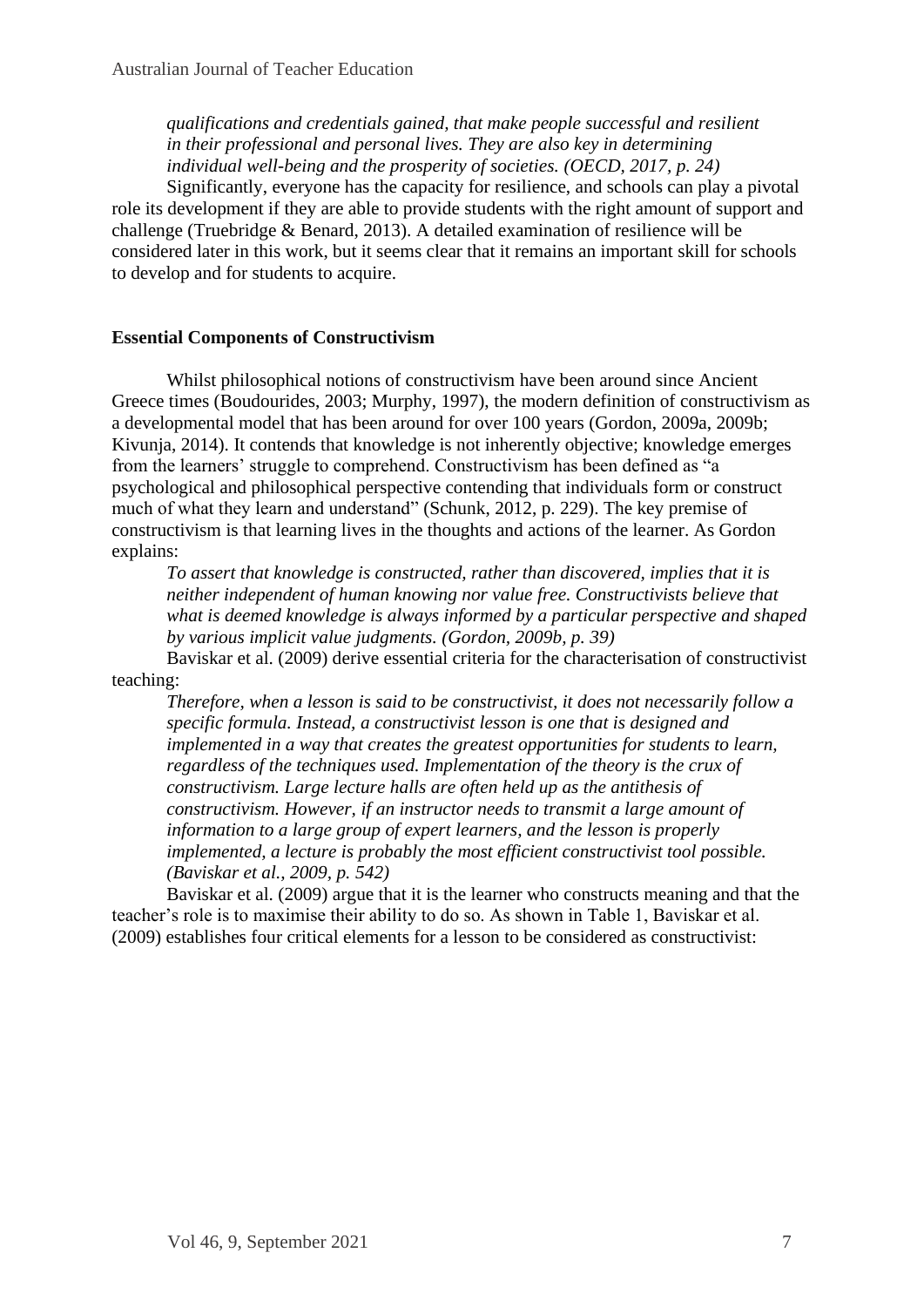| <b>Constructivist Criteria</b>                          | <b>Description</b>                                                                                                                                                                                                                                                                        |
|---------------------------------------------------------|-------------------------------------------------------------------------------------------------------------------------------------------------------------------------------------------------------------------------------------------------------------------------------------------|
| Eliciting prior knowledge                               | Prior knowledge can be elicited in different ways: formal pre-tests,<br>informal questions, & activities such as concept-mapping.                                                                                                                                                         |
| <b>Creating cognitive dissonance</b>                    | Teacher selects tasks that have a high probability of being problematical<br>for students—tasks which may cause students to find a problem'                                                                                                                                               |
| Application of the knowledge<br>with feedback           | Application of the new construct could be in the form of quizzes,<br>presentations, group discussions, or other activities. In addition to<br>checking the validity of their constructs, application allows the student to<br>further define the interconnectedness of the new knowledge. |
| <b>Reflection on learning</b>                           | The student needs to be made aware of the learning that has taken place.                                                                                                                                                                                                                  |
| <b>Table 1: The Critical Elements of Constructivism</b> |                                                                                                                                                                                                                                                                                           |

Although some techniques used by teachers will be strongly constructivist in nature, such as a scientific inquiry, it may not be necessary to utilise such a method for the lesson to be considered constructivist. Indeed, Baviskar et al. (2009) apply their criteria to several examples and show that it is not the inclusion of technology or that the inclusion of student activity which defines an approach as constructive in nature, but whether these four essential criteria are met.

## **The Importance of Cognitive Challenge and the More Knowledgeable Other**

Two of the main figures associated with constructivism are Jean Piaget and Lev Vygotsky (Phillips, 1995). It should be noted that constructivism encompasses variant subtheories with Piaget being viewed as more a of pure constructivist, whilst Vygotsky is viewed as more of a social constructivist.

The notion of stages of development inevitably arise when considering Jean Piaget's research (1927, 1950, 1970). Piaget introduced his famous stages of cognitive development with the sensorimotor stage that began at birth. Next came the pre-operational stage that typically lasted between the ages of 2 to 7. This was followed by the concrete operational and formal operational stages. The transition from one stage to the next being characterised by the construction of new psychological structures which did not previously exist. Whilst some researchers have called into question Piaget's conception of developmental stages (see Brainerd, 1978) and others have criticised him in methodological terms (see Braine, 1962), the central import of his work remains enduringly profound (Hopkins, 2011; Shayer, 2003). According to Piaget, learning is a product of evolutionary forces that strive for equilibrium between the twin forces of assimilation and accommodation:

*Every response, whether it be an act directed towards the outside world or an act internalized as thought, takes the form of an adaptation or, better, of, a readaptation. The individual acts only if he experiences a need, i.e., if the equilibrium between the environment and the organism is momentarily upset, and action tends to re-establish the equilibrium. (Piaget, 1950, p. 3)*

New psychological structures are developed in direct response to cognitive challenge. Piaget argued that students need to battle through cognitive disequilibrium to construct new meanings of phenomena. The learner, experiencing the struggle of dealing with their lack of understanding, is led to adopt new patterns of thinking so that equilibrium can be restored. Students develop in response to the strain of working through disequilibrium, resulting in learning becoming an active process of constructing meaning in response to cognitive challenge. Resultantly, despite the apparent naturalness of his stages, progression through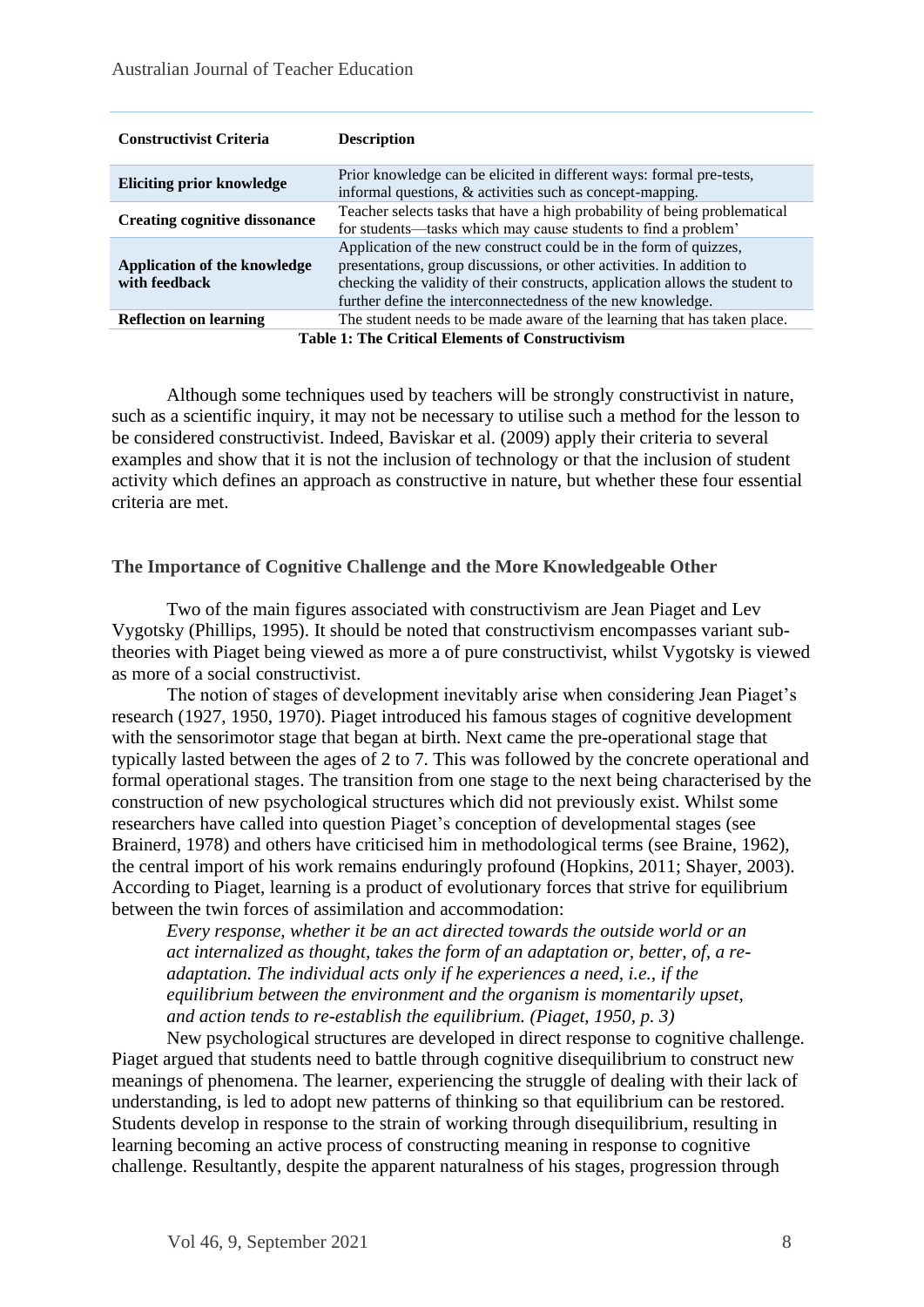each of Piaget's stages remains contingent (Joyce, 1984). Arrestation is possible, should the individual's level of development be perfectly matched to their environment. If the environment is too comfortable, too reliable, then the learner will be content at the stage of concrete operation. In fact, neo-Piagetians (Case, 1978; Case et al., 1988) argued students may only develop through these stages more rapidly if their cultural experiences allowed them to contend with specific components of the next developmental stage at an earlier phase. The increased exposure to experiences of the next developmental stage created a state of disequilibrium which students would then struggle through to establish equilibrium. For Piaget, the challenge of new experience drove learning, opposed to natural maturation.

Lev Vygotsky was a contemporary of Piaget, but his work did not emerge into Western educational discourse until the 1960s (Vanderburg, 2006), as the Russian's work was suppressed for political reasons by the Soviet regime. Vygotsky arrived at similar conclusions to Piaget regarding the nature of learning and the presence of stages of development (see Vygotsky, 1934/1986, 1932/1978). However, they differed significantly in relation to the role of language and socialisation in cognitive development. For Vygotsky, speech provides humans with the ability to overcome impulsive action, to plan, and to bring tools to support problem-solving. Whilst a more knowledgeable other, in schools usually a teacher, provided a means of driving learning forwards. These ideas are encapsulated in Vygotsky's concept of inner speech and the zone of proximal development (Vygotsky, 1934/1986).

Vygotsky (1932/1978) proposed that the development of a child's inner speech remained critical to learning. Initially, children use speech to accompany action, but this process shifts and becomes internalised. This crucial shift occurs at a later stage of development when speech comes to precede action and functions to plan action that has not been realised in behaviour. Vygotsky explains that:

*The greatest change in children's capacity to use language as a problem-solving tool takes place somewhat later in their development when socialised speech (which has previously been used to address an adult) is turned inward. Instead of appealing to the adult, children appeal to themselves; language thus takes on an intrapersonal function in addition to its interpersonal use. (Vygotsky, 1932/1978, p. 27)*

Internal speech provides a cognitive mechanism for complex thought and problemsolving, with the result that for learning to occur effectively, it needs to be nurtured and moulded. For a student to think effectively, they must develop an effective inner voice (Vanderburg, 2006).

Coupled with Vygotsky's inner speech is his concept of the zone of proximal development (Vygotsky, 1932/1978). There is debate as to whether or not Vygotsky argued that the ZPD was a state in which a child needs a more knowledgeable other (Gredler & Shields, 2004). Some researchers argue that Vygotsky did not claim that the ZPD needed a more knowledgeable other, while others argue the contrary (Glassman, 2001). However, while the debate over Vygotsky's claims is evolving, we will use the more commonly accepted argument that a child needs a more knowledgeable other to guide them through the ZPD. Using the later argument, Vygotsky proposed that the learner exhibits two related levels of development. The first level represents the learner's actual level of development independent of assistance. Whilst a second level of development exists that is comprised of the level of attainment that was achievable via social interaction with more knowledgeable others. The zone of proximal development refers to the distance between these two levels. Vygotsky argued that children could be aided in their development with the assistance of a more knowledgeable person. The more knowledgeable person could guide, model, and scaffold the learning through the cognitive conflict they were experiencing. Vygotsky's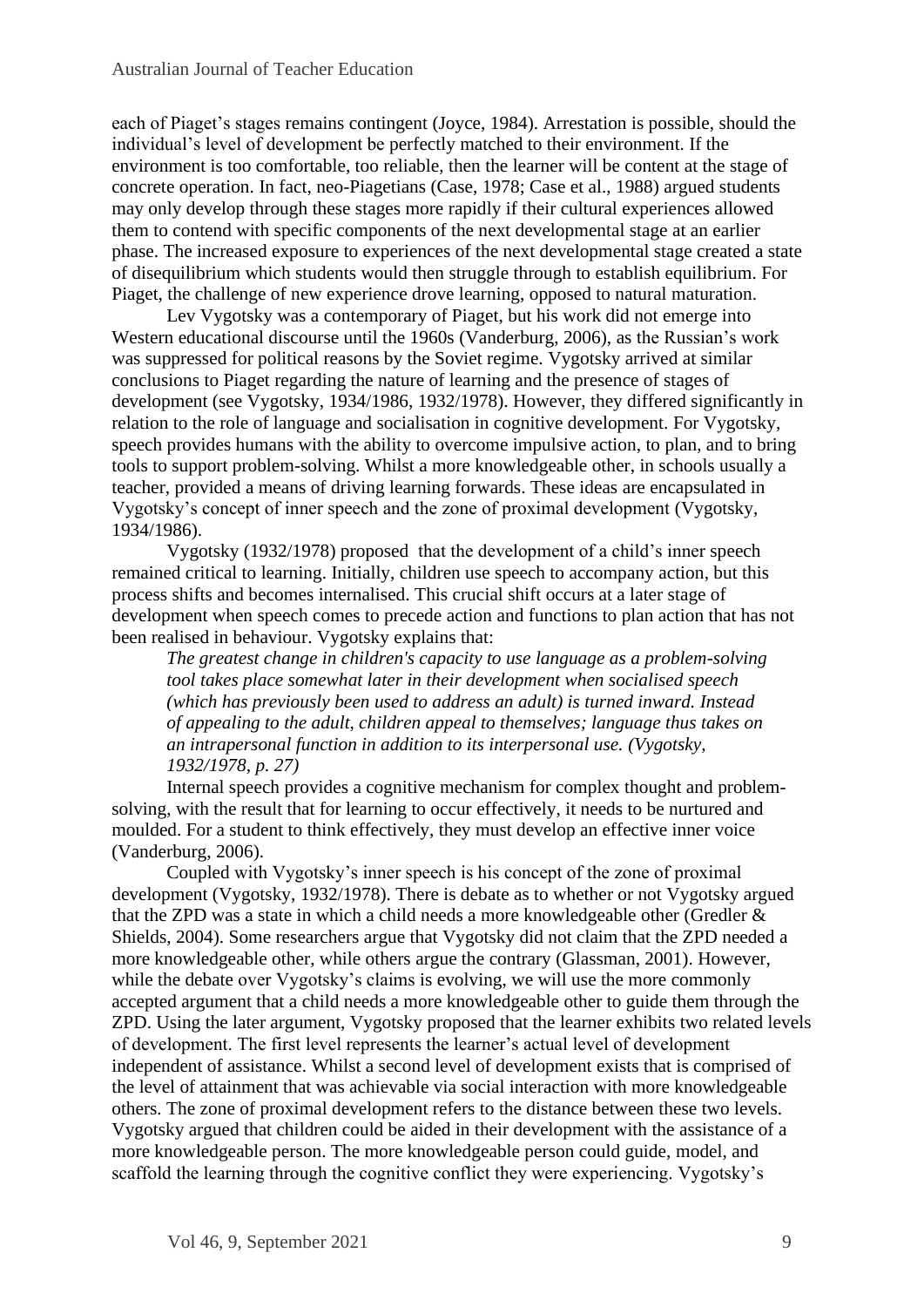(1932/1978, 1934/1986) concept of the zone of proximal development is completely structured around the concept of a more experienced person watching and aiding a student through cognitive challenge so that they may construct meaning from such challenge and, upon equilibrium being restored, grow from the challenge.

# **Misconceptions Regarding a Social Constructivist Approach**

Social constructivism has been credited with the development of discovery or inquiry approaches to learning. Regrettably, this too is often misguidedly equated to notions of relativism (Phillips, 1995). The accusation being that the constructivist teacher must accept almost any utterance or deduction by their students as being correct and that this constitutes a rejection of expertise and a devaluing of subject knowledge by the constructivist teacher (see Baines & Stanley, 2000). Phillips (1995, p.12) points to the simple "fact that nature exerts considerable constraint over our knowledge-constructing activities, and allows us to detect (and eject) our errors about it". Vygotsky (1932/1978) provides the more knowledgeable other as a mechanism for the correction of erroneous thinking.

The notion of readiness for learning is also a point of confusion about constructivism. Misguidedly, some have used developmental stage theories to preclude learners from cognitive challenge, as some may argue the student must wait for the appropriate stage of development to arrive. Jerome Bruner (1960), another prominent constructivist, was categorical in his response to such criticisms. A central argument that emerges from his work is that the learner needs multiple exposures to abstract concepts and ideas, claiming that any subject could be taught to any age of learner in intellectually honest ways:

*If one respects the ways of thought of the growing child, if one is courteous enough to translate material into his logical forms and challenging enough to tempt him to advance, then it is possible to introduce him at an early age to the ideas and styles that in later life make an educated man. (Bruner, 1960, p. 52)*

This concept counters notions of impeding learning until stages of development have been achieved. A linear model of learning that espouses simple exposure to content is rendered a dangerous over-simplification. It also excludes the driving force of disequilibrium from the student's experience, thus arresting developmental progress.

For some (see Dinham, 2017), a social constructivist approach equates to teachers ensuring that students are simply engaged in activity in the hope that they somehow stumble upon understanding. In this naive interpretation, the nature of the activity is seemingly unimportant, as is the presence or otherwise of a competent teacher. Undoubtedly, constructivist teaching should promote experiences that require students to be actively engaged, but activity without challenge or direction is not learning. Other criticisms stem from those (see Baines & Stanley, 2000) who have argued that the constructivist teacher performs little formal teaching and does not exhibit expertise in subject knowledge. The constructivist teacher merely sets up learning environments and investigations before they "get out of the way" (Baines & Stanley, 2000, p330). This ignores the entire premise of Vygotsky's Zone of Proximal Development and the role of the teacher in the process of learning. The misconceptions that surround constructivism cause confusion for teachers. It may be pertinent for ITE programs to ensure that such pedagogical myths are dispelled and explicitly addressed within their programs.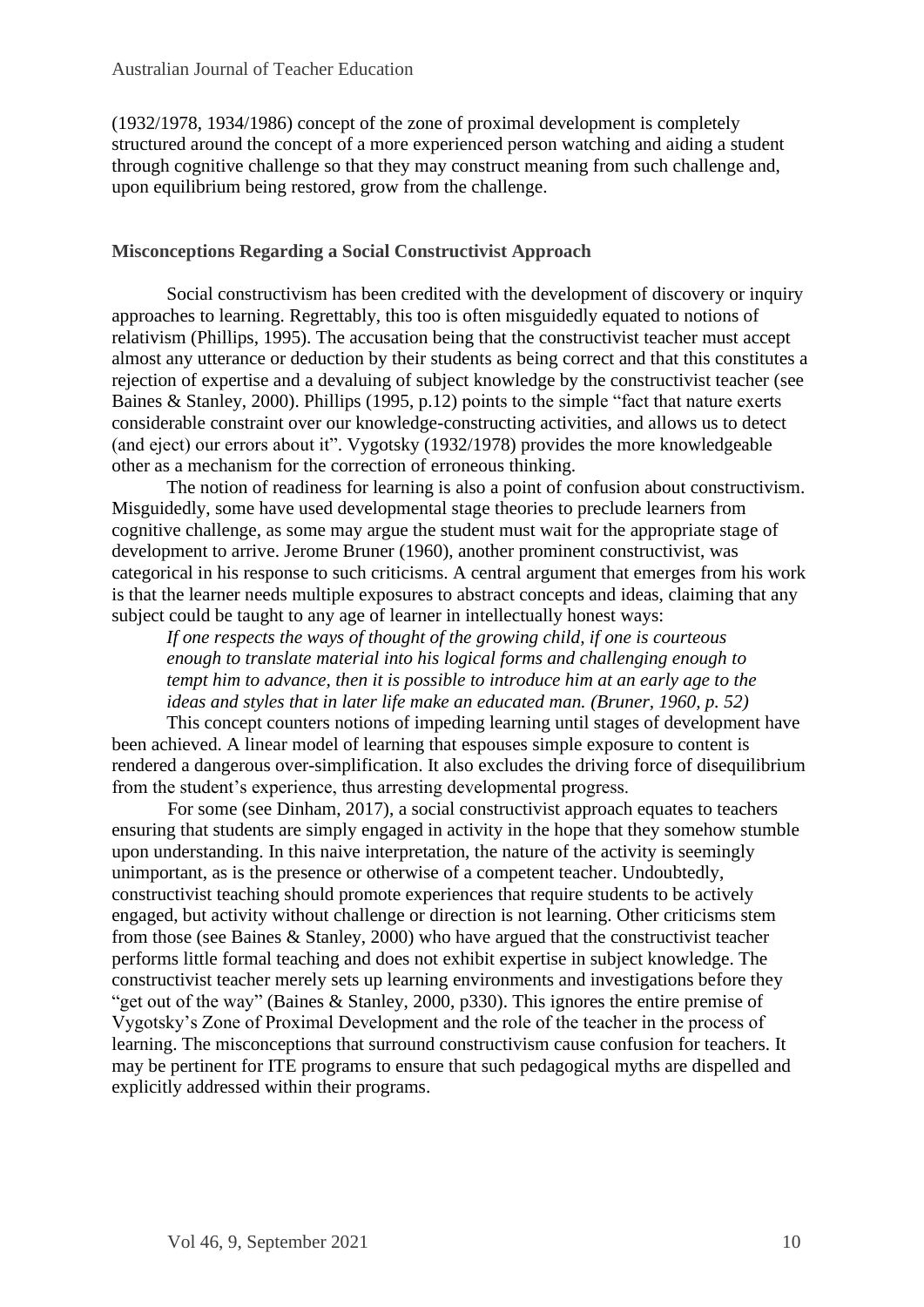# **The Potential Effectiveness of Social Constructivism**

Despite challenges of implementation, social constructivism has proven to be a robust, enduring, and effective pedagogical approach to teaching. Recently, Finau et al. (2018) conducted a quasi-experimental study applying the Cognitive Acceleration through Mathematics Education (CAME) program and found positive effects on students' levels of self-regulation, motivation and mathematics achievement. This study built on the program developed by Philip Adey and Michael Shayer (2011). This program involved an intensive period of professional development for teachers that was explicitly built upon the work of Lev Vygotsky. Teachers developed their abilities to consider prior learning, engage learners socially, challenge student thinking and encourage collaborative reflection. These components remain compatible with Baviskar et al.'s (2009) criteria for constructive learning. However, these programs were in themselves founded on The Cognitive Acceleration through Science Education (CASE) program which was also found to achieve outstanding levels of student progress in every school involved in the project (Adey & Shayer, 1994; Shayer, 1999). Not only did the CASE study find evidence for significant learning gains, but remarkably, it also found that gains in learning were transferred across subject boundaries. This program was implemented in the subject area of science, but positive effects were also found in other subject areas. The CAME and CASE studies were founded on a social constructivist framework whose approach has a proven record of delivering significant gains in student attainment.

John Hattie (2012) in his seminal meta-analysis cited the CASE study as characterising the type of study that saw social constructivism programs ranked second with an effect size of 1.28. Many of the highest-ranking strategies may be considered social constructivist in nature such as self-reported grades (1.44), micro-teaching (0.90) and classroom discussion (0.88) amongst many others, or at least that they may be employed within a social constructivist framework. However, Hattie explicitly moves away from theoretical discussions of the learning process. His focus is on measuring pedagogical techniques in terms of a common scale of effectiveness. However, to prepare students for the reality of the information age, teachers need not only an array of effective pedagogical tools that have measurable effects on learning (Hattie, 2008, 2012), but also a theoretical framework by which to select and direct their use:

*Teaching learners without a firm grasp of how they learn is like trying to erect a building on shifting sand. Another helpful analogy is that it is like embarking upon a long and detailed journey without a well-planned and articulated itinerary, some GPS device like a smart phone, or a roadmap. For without a well-planned itinerary or road map, how do we know where we are going? And if we don't know where we are going, what chance do we have of getting there? These simplistic analogies emphasise that an understanding of learning theories is crucial to effective teaching because theories help us understand how learners make sense of what they come in contact with, how they construct new knowledge, build on their current schema and apply what they have learnt to further their understanding of new ideas and concepts. (Kivunja, 2014b, p95)*

Pragmatic techniques and tools to develop student learning allied to theoretical clarity will empower students not only perform well on standardised tests such as NAPLAN and PISA but also develop the array of 21st Century skills, such as resilience, required of them to thrive in the new socio-economic reality that confronts us. It would also seem appropriate for ITE programs to not only develop effective teaching techniques, but also a clarity of theoretical framework with which to adjudicate their implementation.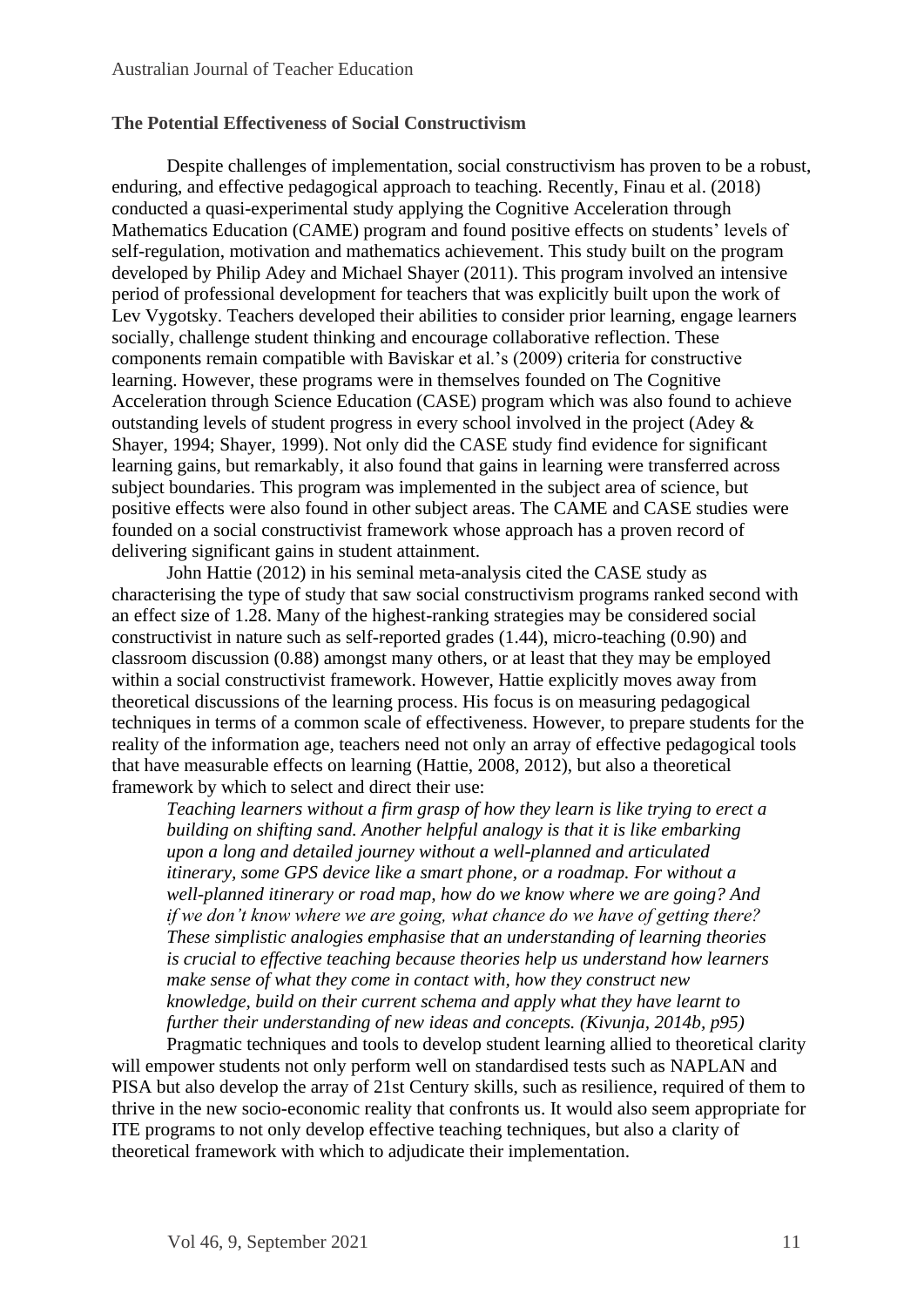# **The Need for Adversity in the Construction of Resilience**

The concept of resilience grew from a recognition that some children were subject to additional risk factors that increased the likelihood of a range of negative outcomes including school failure (Howard, et al. 1999). Important research by Norman Garmezy (1985, 1991) and Michael Rutter (1987) began to indicate that some students exhibited a suite of characteristics that empowered them to succeed, despite the presence of such risk factors as low income, large family size, parental criminality, low intelligence and poor child-rearing techniques. The work of Garmezy (1985, 1991) and Michael Rutter (1987) drove a shift away from the unsuccessful deficit model. Their research uncovered that some students succeeded despite a multitude of risk factors stacked against them. Instead of focusing on the apparent deficits of these at-risk students, the emphasis shifted towards exploring their strengths and talents.

The work of Michael Ungar would increase the depth of our understanding of resilience. Ungar (2004, 2008) refined our understanding of resilience initially by clarifying the varied ways in which the term has been utilised. The first way in which resilience was used was as a label for a broad range of characteristics that some children had despite being born or raised in disadvantaged circumstances. In a second sense, resilience was used to refer to someone's competence under stress. Whilst a third use of the term referred to someone functioning positively after a traumatic event that indicated a recovery from trauma. Ungar further explains:

*Evidently, whether one understands resilience as a developmental outcome, set of competencies, or coping strategies, there is much overlap between these conceptualizations. What these definitions share in common is that they all argue that resilience occurs in the presence of adversity. (Ungar, 2008, p. 220)*

Despite varied definitions of resilience, a common thread had emerged. Namely, that "risk and resilience are two sides of the same coin, with resilience present only when there is substantial exposure to risk" (Ungar, 2004, p. 351).

These resilient characteristics were seemingly not innate in the individual, nor were they fixed, but that they were dynamic in nature, and, therefore, they could be taught (Benard, 1991, 1993; Rutter, 2012). However, for resilience to be built, stress factors that caused cognitive disequilibrium needed to be present, so equilibrium could reassert itself in the form of resilient attributes. Gilligan states:

*While resilience may previously have been seen as residing in the person as a fixed trait, it is now more usefully considered as a variable quality that derives from a process of repeated interactions between a person and favourable features of the surrounding context in a person's life. The degree of resilience displayed by a person in a certain context may be said to be related to the extent to which that context has elements that nurture this resilience. (Gilligan, 2004, p. 94)*

Resilience, it would seem, remains a dynamic skill that is actively constructed in response to challenge and is not a collection of fixed attributes (Rutter, 2012). General agreement has been established, in the field, that resilience is an adaptive process brought about in response to exposure to adversity (see Masten, 2011; Rutter, 2012; Ungar, 2011, 2015).

However, Ungar (2004) realised while identifying varied definitional uses of the term resilience that differing philosophical perspectives were being brought to bear. Two were of particular interest. An ecological paradigm positioned resilience as "health despite adversity" (Ungar, 2004, p. 342), and a post-modern interpretation constructed resilience as the outcome of negotiations by individuals and their environment to remain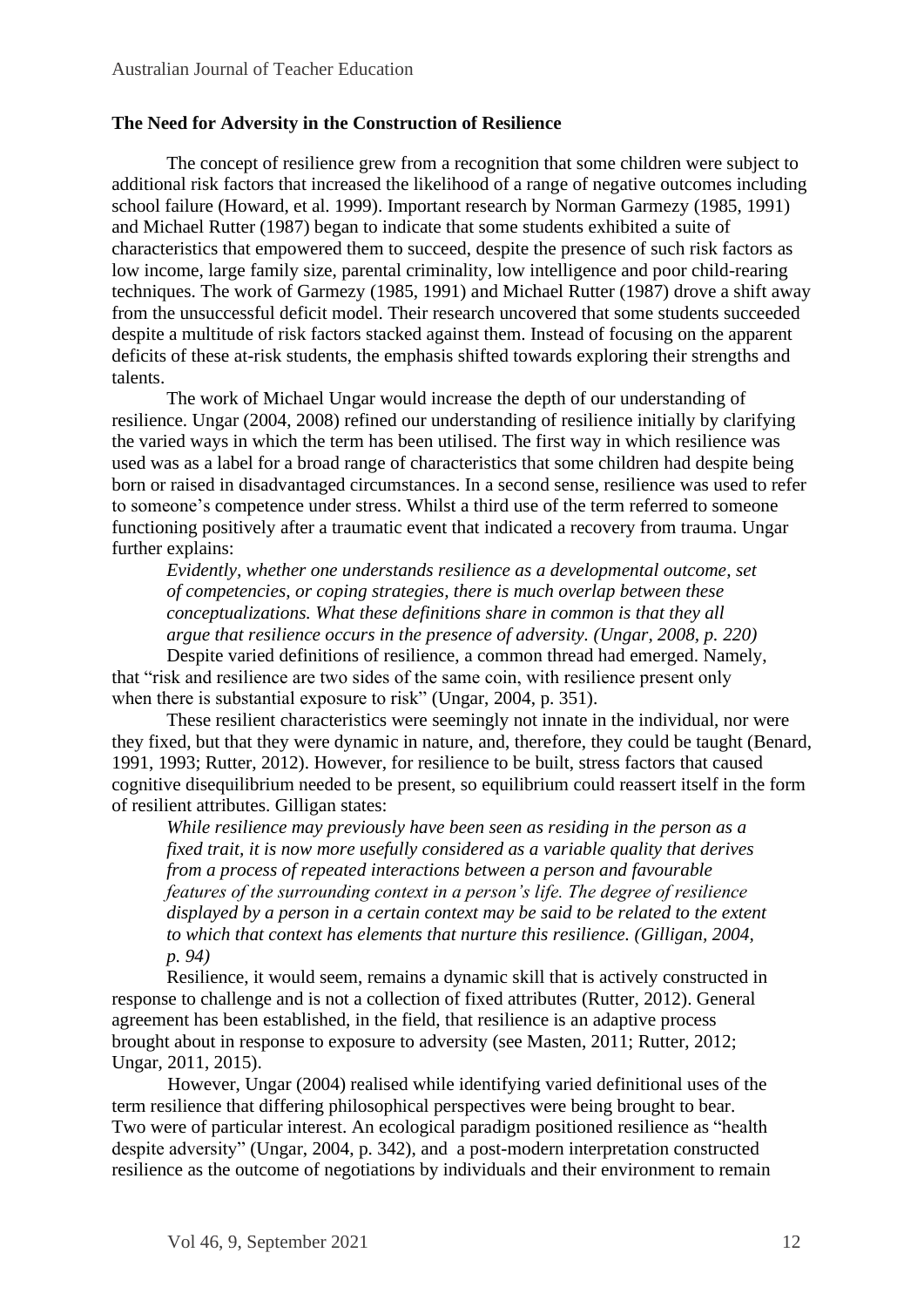healthy despite adverse conditions. However, Ungar would bring these two perspectives together:

*Given the multidimensionality of the processes associated with resilience, the likelihood of individual children withstanding the impact of cumulative stressors is not a measure of their personal invulnerability. Instead, resilience is predicted by both the capacity of individuals, and the capacity of their social and physical ecologies to facilitate their coping in culturally meaningful ways. (Ungar, 2015, p. 4)*

Ungar's (2004, 2008, 2011, 2015) social-ecological theory of resilience combined these differing perspectives. This meant that resilience was an emergent trait brought about by challenge as the individual interacts with their social and physical ecologies. As Elliot et al. explain:

*The explanation for any individual child being successful or unsuccessful depends on the combined influences of their neighbourhood, family, school, and peer group, together with their own personal attributes, characteristics, and personal choices. (Elliott et al., 2006, p. 276)*

Whilst resilience would appear to be "the outcome of negotiations between individuals and their environments to maintain a self-definition as healthy" (Ungar, 2004, p. 351), the subsequent question remains regarding the nature of support the school should provide to students to cultivate resilience.

# **The Dangers of Reducing Resilience Development to Increase Self-esteem**

It is thought that the impact of systemic factors such as a child's school has a greater effect on resilience than their individual traits (Abramson et al., 2010; Ungar, 2015). Therefore, schools are morally obligated to maximise their capacity to support the development of this skill and historically this has taken the forms of preventing adversity and the boosting self-esteem (Ungar, 2004).

Shean et al. (2015) chart the emergence of the self-esteem movement in the 1970's, explaining the belief that high self-esteem would lead to enhanced resilience, along with a host of positive corollaries such as high academic achievement, a reduction in violence, happiness, and healthy relationships. However, as Dweck explains (2008), by the 1990's this had led to parents and teachers enthroning self-esteem as "the most important thing in the world – that if a child had self-esteem everything else would follow" (2008, p. 55). Moreover, Katz (1993) suggests that a healthy preoccupation with self-esteem can actually lead to negative outcomes. Shean et al. explain:

*Despite comprehensive effort to increase self-esteem through both formal and informal approaches, the associated benefits do not appear to have evolved, either in Australia or in the USA. In fact, statistics show that the mental health of Australian youth has not improved, and in some cases it has worsened. (Shean et al., 2015, p. 180)*

The intention by teachers to pursue self-esteem as the primary goal may paradoxically lead to students experiencing the opposite. Shean et al. (2015) argue that by protecting students from the feelings of frustration, which naturally occur through mistakes and failures, that this can undermine development. Boosting self-esteem regardless of merit inhibits the ability to process the negative emotions which can accompany the struggle to learn. As a result, they become risk adverse and subsequently become resistant to learning new skills or adopting fresh challenges. Crocker & Knight (2005) liken such a pursuit to eating sugar, insofar that it may initially taste good, but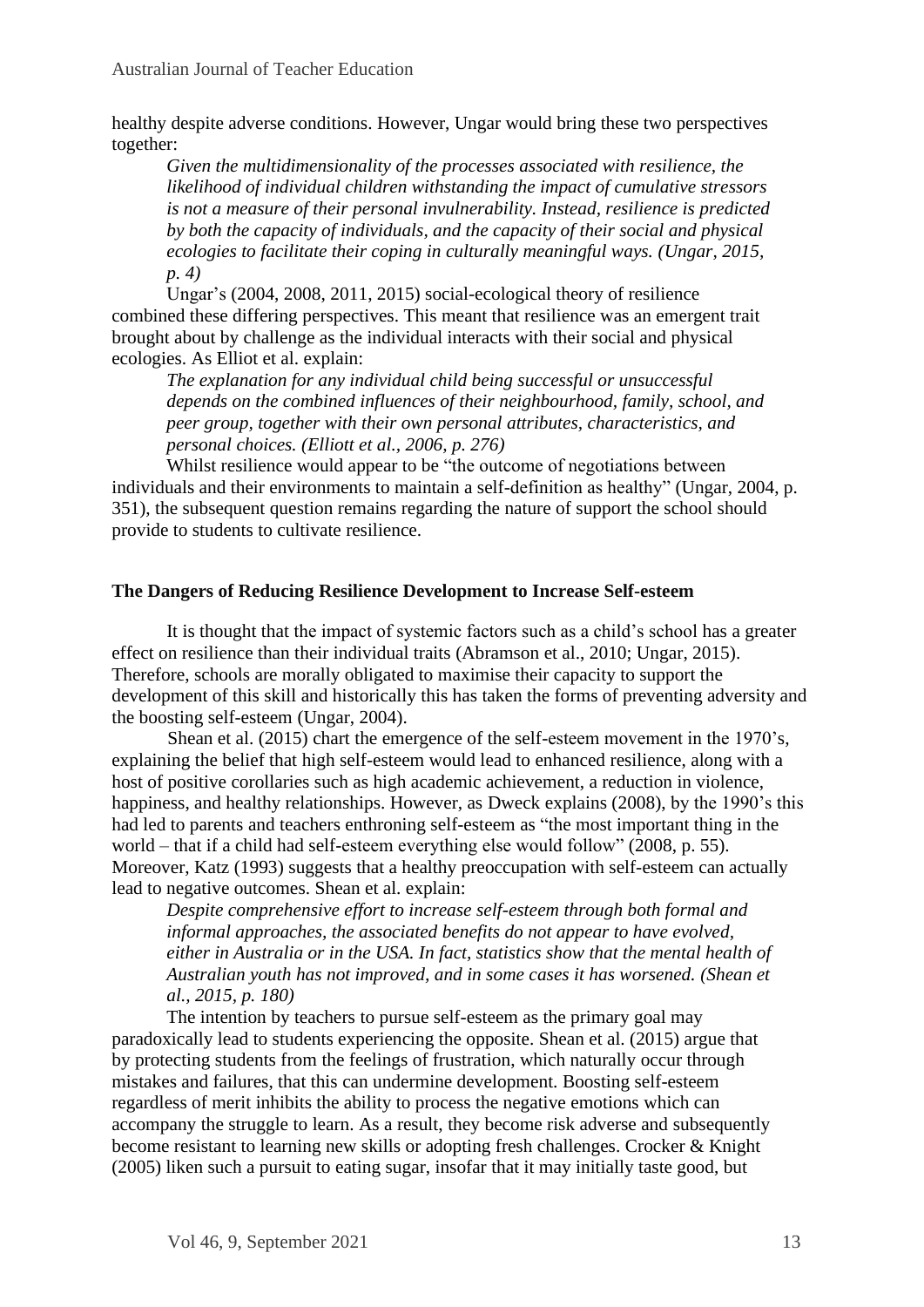that it fails nutritionally. Seligman (2007) agrees with this proposition and states that depression can be the result of focusing on feeling good (see Forsyth et al., 2007). Rather than a blind focus on self-esteem, Shean et al. (2015) argue that the key protective process that leads to the healthy development of resilience is the development of self-worth.

The realisation that resilience could be developed in students was an important milestone, as this attribute is thought to be a key component of academic, economic, and emotional success (Levin, 2012). Benard (1991, 1993) noted that resilient students were responsive, active, and flexible. These adaptable learners also seemed to exhibit a sense of humour and an ability to establish positive relationships within their schools and communities. Resilient individuals have also been shown to have good problemsolving skills, an ability to think abstractly, to think reflectively, maintain a sense of purpose, work autonomously, and hold high expectations. These valuable traits would seem desirable for all students and not merely those deemed 'at risk'. Many of these characteristics are to be found in lists of essential qualities and skills synonymous with success in the new economic paradigm (Duckworth, 2016; Mishra & Kereluik, 2009; Trilling & Fadel, 2009; Zhao, 2009). Schools should not only strive for academic success but also seek to foster vital  $21^{st}$  Century skills such as resilience (see Gutman  $\&$ Schoon, 2013).

Resilience would seem to be a skill that students actively construct (Shean et al., 2015; Ungar, 2004; Ungar & Liebenberg, 2011). This  $21<sup>st</sup>$  century skill is seemingly developed in the same fashion to core content knowledge or skills and thus is subject to the processes of constructivism. For resilience to be developed, students have their prior understanding challenged and a state of disequilibrium established. They must then be supported by their teacher with appropriate scaffolding to practise these new skills along with feedback so that refinements can be instilled. Students then need to reflect on their learning; reflect on their increased resilience. Upon successfully negotiating these challenges, with the support of their community these students will develop the resilience skills and, once again, return to a state of cognitive equilibrium. The development of resilience undergoes the same four critical phases of development as previously outlined by Baviskar et al. (2009). Therefore, challenges such as NAPLAN should be framed in terms of a social constructivist opportunity to develop resilience. This is a challenge that students may find demanding; however, their teacher is compelled to support them in their struggle to construct meaning. As Joyce states:

*Our nature as learners contains an interesting contradiction: Important growth requires change. We have to give up our comfortable ways of thinking and survive the buffets of taking on unfamiliar ideas, skills, and values. The need to grow is built into the fibre of our being. We are impelled upward in a developmental sense. Paradoxically, however, we have an ingrained tendency to conserve our beings as they are or were. (Joyce, 1984, p33)*

Students need to be subjected to an environment that impels them to grow and develop. Conditions of too much comfort can lead to stagnation and arrestation of cognitive growth (Joyce, 1984; Shean et al., 2015). Significant growth requires a modicum of discomfort, and growth is the constructive process of meeting new challenges. Consequently, challenges such as NAPLAN tests should be perceived as constructivist opportunities to develop the resilience with which to ensure students fullest participation in today's globalised society. Resilience is a set of protective characteristics that emerge from adaptive changes brought about by successful exposure to stressors and adversity (Rutter, 1987; 2012). Whilst toxic levels of stress can be experienced by some students in some situations (Howell, 2017; Klenowski & Wyatt-Smith, 2012; Mayes & Howell, 2018), it is also evident that the choices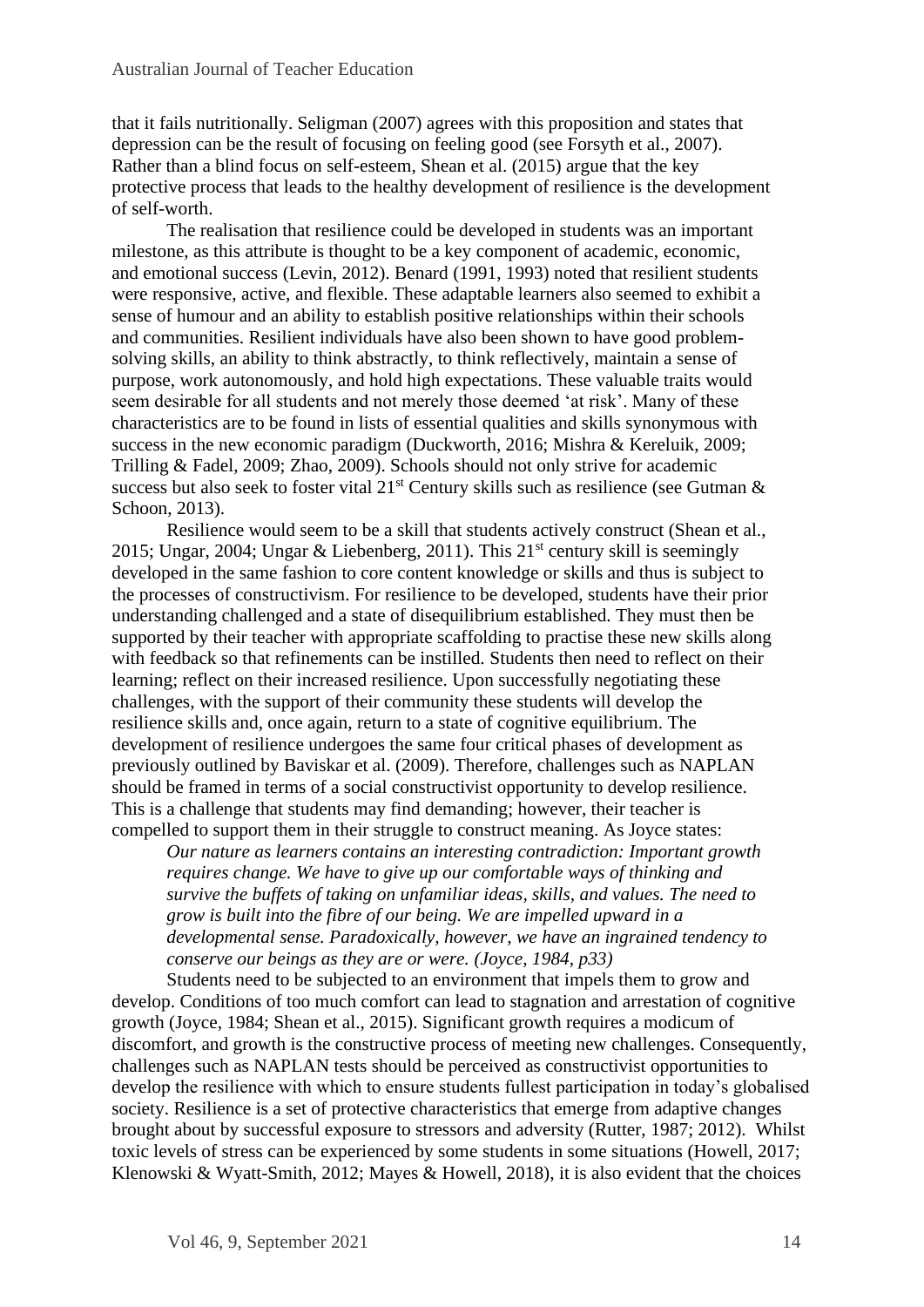that educators implement in their classrooms has a profound influence on how students interpret the NAPLAN experience (Swain & Pendergast, 2018). Even though it is counterintuitive, maybe protecting our children from stress and from exposure to the possibility of failure is in of itself damaging (Carolyn, 2007; Lemoyne & Buchanan, 2011). As Cassandra Wilkinson explains:

*To raise our children without risk is to hobble them for life. At risk is the fundamental quality that guarantees a secure economic, social, and creative future… When we raise them on fear, it is kids paying the price today, but its society that will pay the price tomorrow if kids grow up afraid. (Wilkinson, 2004, p. 35).*

Education needs to consider how students can be supported through such challenges and explore how NAPLAN may itself be utilised as a learning experience. Even in the unlikely event that NAPLAN tests be removed from our schools, students will undoubtedly face numerous subsequent challenges as they take up their roles in the new digital economy. Therefore, educators have an obligation to ensure their students are equipped with the tools and support necessary to successfully navigate such future travails.

## **Conclusion: Using Social Constructivism to Develop Resilience through NAPLAN**

Resilience cannot develop without students experiencing a modicum of discomfort (Shean et al., 2015; Ungar, 2004), and standardised tests such as NAPLAN may provide an opportunity to drive the development of resilience. NAPLAN can provide the meaningful context in which productive resilience attitudes and strategies can be developed. The role of the school, according to resilience research (Elliott et al., 2006; Gilligan, 2006; Ungar, 2015), is to provide students with the cognitive challenges, the scaffolding and the support mechanisms from which they can construct resilience. The experience of successfully negotiating challenges associated with NAPLAN will enable students to grow their inner voice of resilience. After struggling through the preparation for the tests and dealing with the results, these experiences can empower cognitive and affective growth that will help students meet similar future challenges.

As has been evidenced through the work of Swain & Pendergast, (2018), the school's reaction to the pressure of NAPLAN can significantly impact on students' perceptions. How schools respond to the quest for improved NAPLAN results would seem to be pivotal. It seems that negative reactions by students were more common when the school applied greater pressure on their students to perform and when teaching experiences were driven by a need to boost test scores. Contrastingly, students' experiences have been found to be more positive when a less intensive, less pressured approach to preparation and implementation was taken. Given the focus on NAPLAN and their inherent accountability, it should come as little surprise that teachers have set their attention on a narrow measure of educational success. This shift in focus has forced teachers to retreat pedagogically to the "safe ground" of transmission modes of instruction that we know to be less effective.

This paper is challenging educators to implement social constructivist pedagogies to help students develop greater resilience skills while interacting with NAPLAN. This strategic initiative is paramount in helping Australia become one of the top 10 academic countries in the world (OECD, 2003, 2006). Undoubtedly, NAPLAN testing has caused a raft of negative consequences for Australian teachers and students (Mayes & Howell, 2018; Wynne, 2016). This is evidenced in the predominantly negative feedback this single measure of academic attainment generates (Thompson, 2013; Wyn, 2014; Wynne, 2016). It has certainly failed (Schleicher, 2019) in "creating and sustaining a world-class, and even a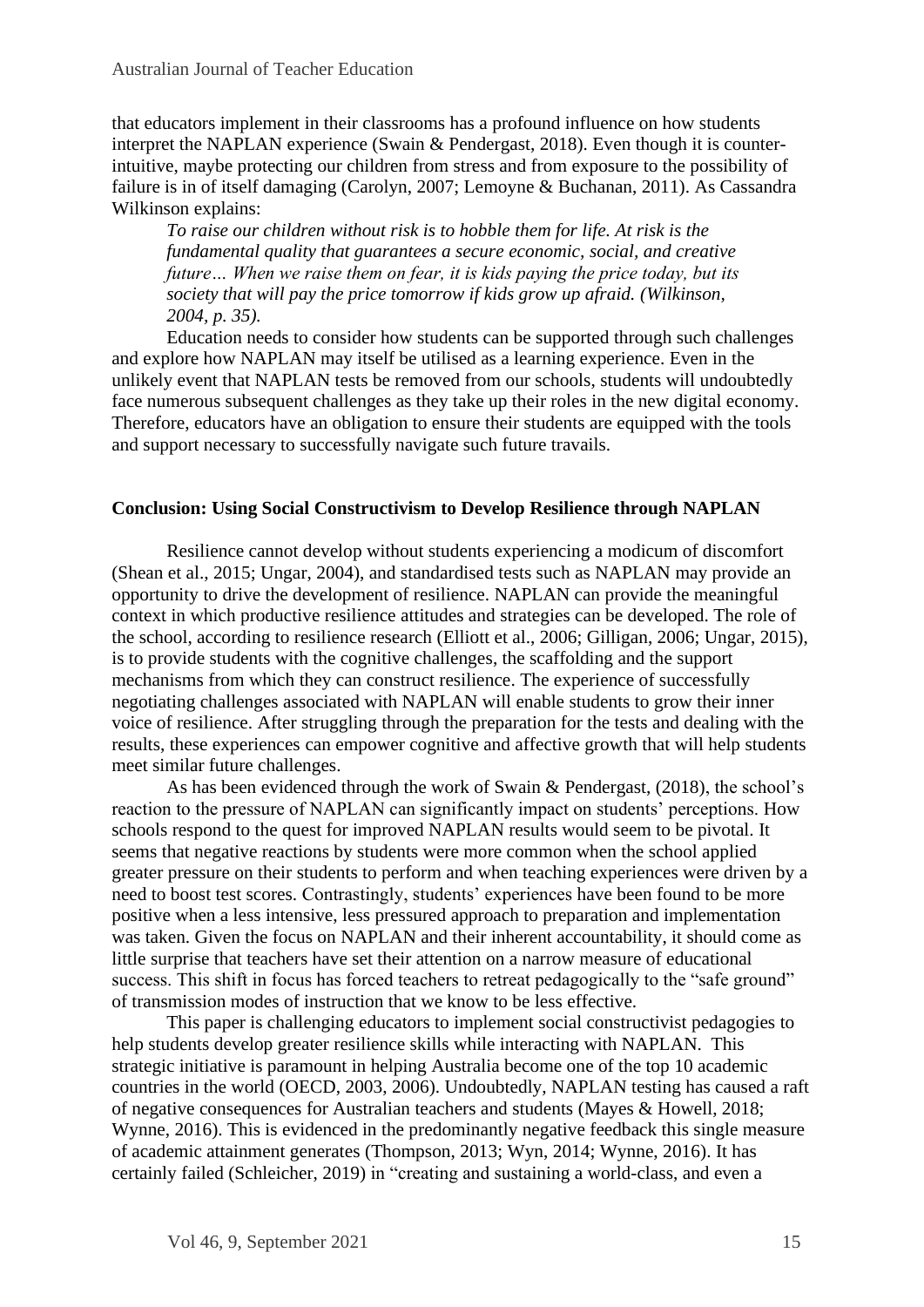world-best, schooling system" (National Curriculum Board, 2008, p2). However, all agents involved must foster the understanding that how the school chooses to react to the pressures of NAPLAN testing is a major factor in how the students perceive the tests (Swain & Pendergast, 2018). Presenting the NAPLAN tests as learning opportunities may help the students develop the skills needed to be successful on the test as well as potentially bolstering student resilience. It seems clear that further research in this area is imperative.

The Australian academic community has played a critical role in the  $21<sup>st</sup>$  Century Skills movement in which resilience is a key component. Academics believe resilience is a key construct which students need to be successful in their educational and personal lives. Using NAPLAN and social constructivist pedagogies to develop resilience addresses many issues in students' lives today. It helps students learn how to address the anxiety which comes from preparing for a challenging task, the anxiety which comes from completing a challenging task, and the anxiety which comes from the results of completing a challenging task. These skills develop anxiety resilience. Using NAPLAN and social constructivist pedagogies to develop resilience also helps students learn how life is filled with external stressors which they need to deal with. Everyone has had an external issue, problem, or task which they have had to work through. NAPLAN can be an experience teachers use to help prepare students for future life stressors.

Challenge is an essential component of a meaningful life, and we are powerless to isolate our children from it. Life comes with challenge, and it is imperative that parents support teachers, so students can construct the broad set of knowledge and skills needed to navigate the trials and tribulations of an uncertain future. NAPLAN may only represent one narrow measure of accountability, but it also affords an opportunity to build resilience. It is the role of the teacher to scaffold the inevitable challenges that students will face and to assist students to construct an inner resilient voice, with which future school challenges can be met to prepare students for living resilient lives.

## **References**

- Abramson, D. M., Park, Y. S., Stehling-Ariza, T., & Redlener, I. E. (2010). *Children as bellwethers of recovery: dysfunctional systems and the effects of parents, households, and neighborhoods on serious emotional disturbance in children after Hurricane Katrina*. <https://doi.org/10.1001/dmp.2010.7>
- Acara. (2019). *National Assessment Program Literacy and Numeracy achievement in reading, writing, language conventions and numeracy: National report for 2019*.
- Adey, P., & Shayer, M. (1994). *Really raising standards: Cognitive intervention and academic achievement*. Routledge.
- Adey, P., & Shayer, M. (2011). The effects of cognitive acceleration and speculation about causes of these effects. *AERA Research Conference, Socializing Intelligence through Academic Talk and Dialogue. Learning, Research and Development Centre, University of Pittsburgh*, 22–25.
- Anonymous. (2019). *NAPLAN stress caused my child to self-harm during the exam*. Essential Kids. http://www.essentialkids.com.au/education/school/high-school/naplan-stresscaused-my-child-to-selfharm--during-the-exam-20190522-h1enfv
- Au, W. (2007). High-stakes testing and curricular control: A qualitative metasynthesis. *Educational Researcher*, *36*(5), 258–267.<https://doi.org/10.3102/0013189X07306523>
- Baines, L. A., & Stanley, G. (2000). "We want to see the teacher". Constructivism and the rage against expertise. In *Phi Delta Kappan*. <https://doi.org/10.1177/003172170008200422>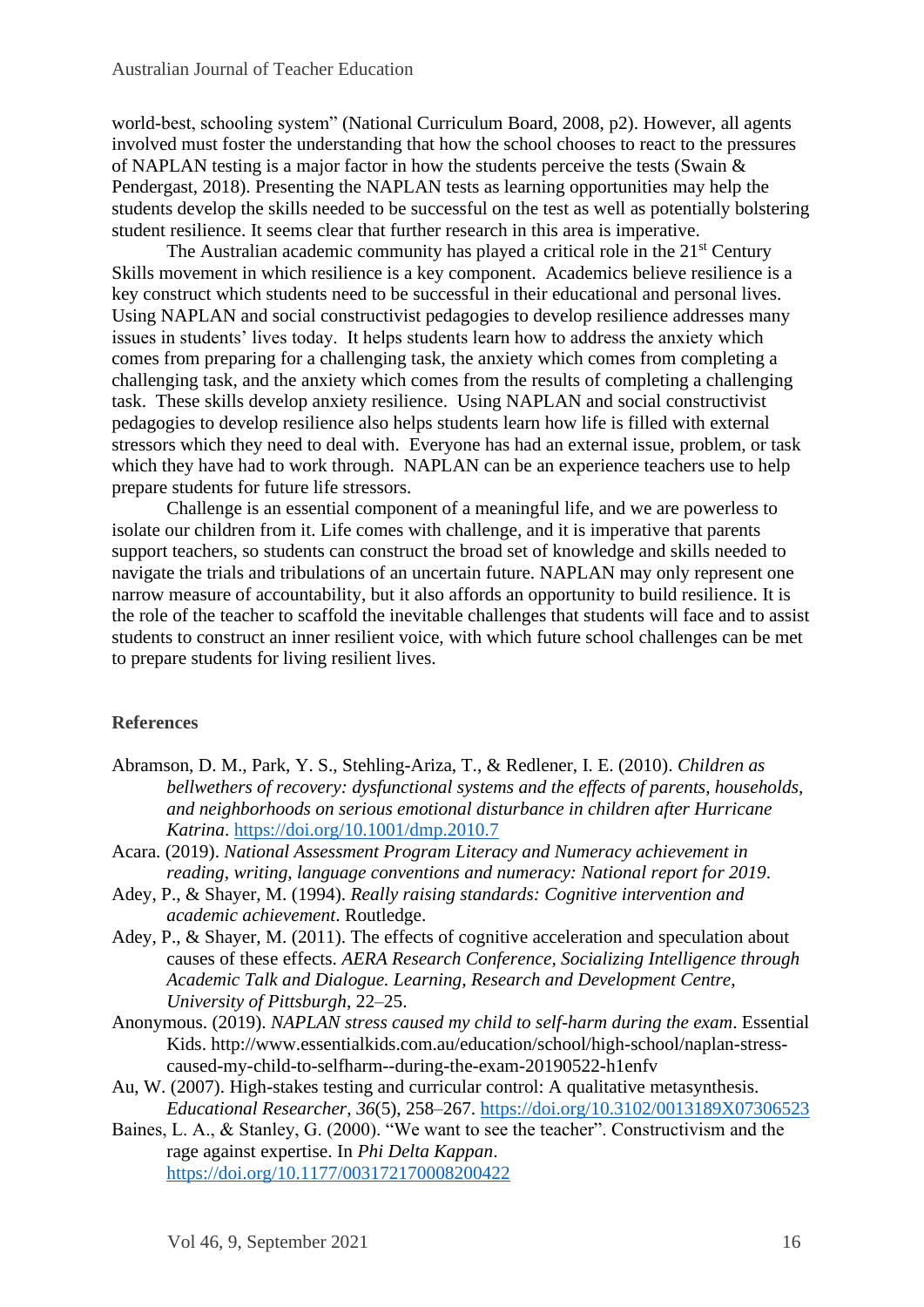- Baviskar, S. N., Todd Hartle, R., & Whitney, T. (2009). Essential criteria to characterize constructivist teaching: Derived from a review of the literature and applied to five constructivist-teaching method articles. *International Journal of Science Education*, *31*(4), 541–550.<https://doi.org/10.1080/09500690701731121>
- Benard, B. (1991). Fostering resiliency in kids : Protective factors in the family, school and community. *School And Community*, *August*, 1–27.
- Benard, B. (1993). Fostering resiliency in kids. *Educational Leadership*, *51*(3), 44–48.
- Boudourides, M. (2003). Constructivism, education, science, and technology. *Canadian Journal of Learning and Technology/La Revue Canadienne de l'apprentissage et de La Technologie*, *29*(3). <https://doi.org/10.21432/T2989Z>
- Braine, M. D. S. (1962). Piaget on reasoning: A methodological critique and alternative proposals. *Monographs of the Society for Research in Child Development*, 41–63. <https://doi.org/10.2307/1165530>
- Brainerd, C. J. (1978). The stage question in cognitive-developmental theory. *Behavioral and Brain Sciences*, *1*(2), 173–182. <https://doi.org/10.1017/S0140525X00073842>
- Brennan, M. (2011). National curriculum: A political educational tangle. *Australian Journal of Education*, *55*(3), 259–280.<https://doi.org/10.1177/000494411105500307>
- Bruner, J. S. (1960). The process of education. In *The Process of Education*. Harvard University Press.
- Carolyn, R. (2007). *Band-aids, safety nets and escape routes: How helicopter parents may be harming their children*.
- Case, R. (1978). Intellectual development from birth to adulthood: A neo-Piagetian interpretation. *Children's Thinking: What Develops*, *14*(2), 37–71.
- Case, R., Hayward, S., Lewis, M., & Hurst, P. (1988). Toward a neo-Piagetian theory of cognitive and emotional development. *Developmental Review*, *8*(1), 1–51. [https://doi.org/10.1016/0273-2297\(88\)90010-X](https://doi.org/10.1016/0273-2297(88)90010-X)
- Casner-Lotto, J., & Barrington, L. (2006). *Are they really ready to work? Employers' perspectives on the basic knowledge and applied skills of new entrants to the 21st century U.S. workforce*.
- Crocker, J., & Knight, K. M. (2005). Contingencies of self-worth. *Current Directions in Psychological Science*, *14*(4), 200–203. [https://doi.org/10.1111/j.0963-](https://doi.org/10.1111/j.0963-7214.2005.00364.x) [7214.2005.00364.x](https://doi.org/10.1111/j.0963-7214.2005.00364.x)
- Dinham, S. (2017). The lack of an evidence base for teaching and learning: Fads, myths, legends, ideology and wishful thinking. *Professional Voice*, *11*(3), 17–25.
- Duckworth, A. (2016). *Grit: The power of passion and perseverance*. Scribner.
- Dweck, C. S. (2008). Mindsets: How praise is harming youth and what can be done about it. *School Library Media Activities Monthly*, *24*(5), 55.
- Elliott, D. S., Menard, S., Rankin, B., Elliott, A., Wilson, W. J., & Huizinga, D. (2006). *Good kids from bad neighborhoods: Successful development in social context*. Cambridge University Press. <https://doi.org/10.1017/CBO9780511499746>
- Finau, T., Treagust, D. F., Won, M., & Chandrasegaran, A. L. (2018). Effects of a mathematics cognitive acceleration program on student achievement and motivation. *International Journal of Science and Mathematics Education*, *16*(1), 183–202. <https://doi.org/10.1007/s10763-016-9763-5>
- Forsyth, D. R., Lawrence, N. K., Burnette, J. L., & Baumeister, R. F. (2007). Attempting to improve the academic performance of struggling college students by bolstering their self–esteem: An intervention that backfired. *Journal of Social and Clinical Psychology*, *26*(4), 447–459. <https://doi.org/10.1521/jscp.2007.26.4.447>
- Foundation of Young Australians. (2018). *The new work reality*. https://www.fya.org.au/wpcontent/uploads/2018/06/FYA\_TheNewWorkReality\_sml.pdf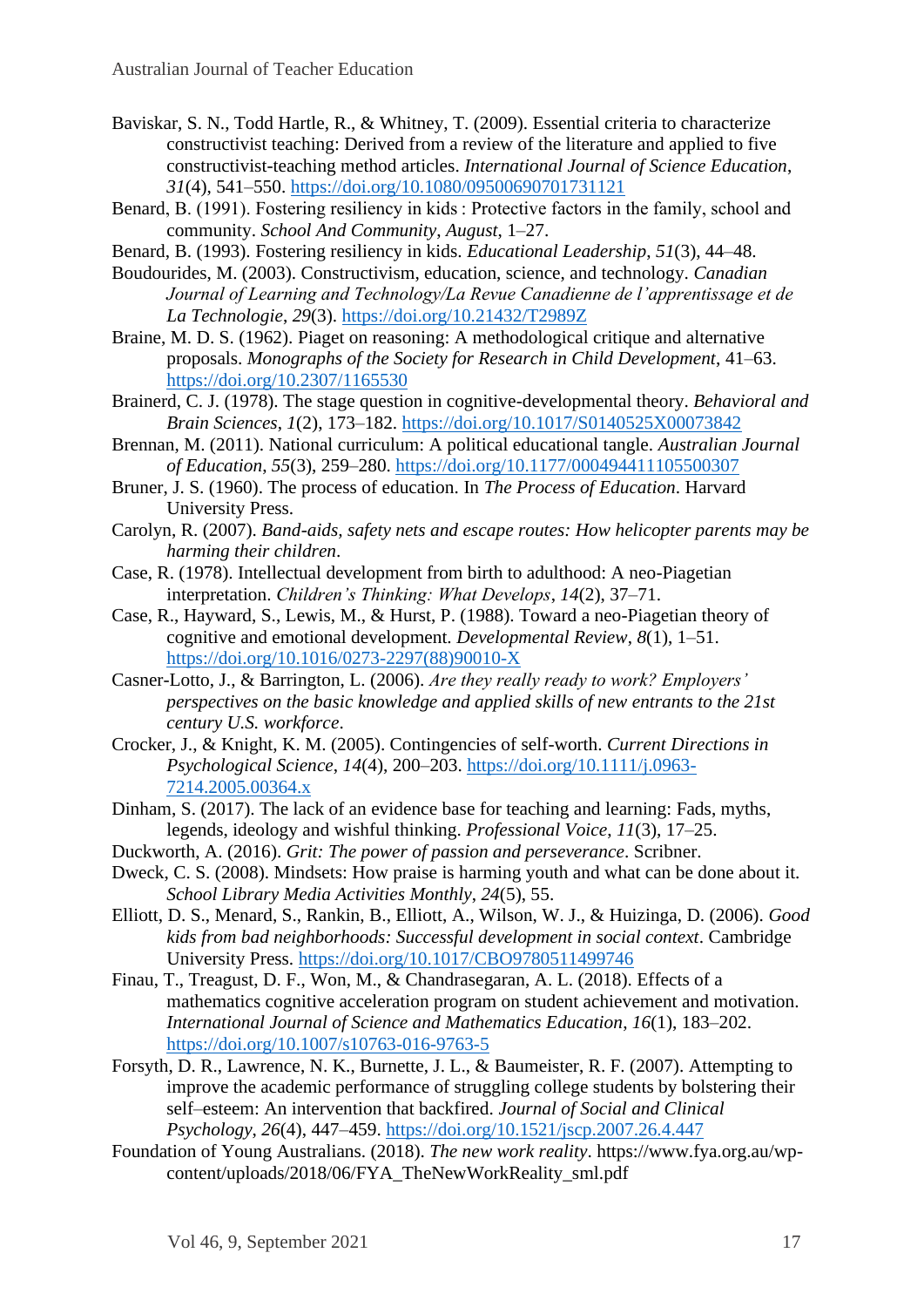- Gardner, H. (2008). The five minds for the future. *Schools*, *5*(1/2), 17–24. <https://doi.org/10.1086/591814>
- Garmezy, N. (1985). Competence and Adaptation in Adult Schizophrenic Patients and Children at Risk. In *Research in the Schizophrenic Disorders*. [https://doi.org/10.1007/978-94-011-6338-5\\_3](https://doi.org/10.1007/978-94-011-6338-5_3)
- Garmezy, N. (1991). Resiliency and Vulnerability to Adverse Developmental Outcomes Associated with Poverty. *American Behavioral Scientist*, *34*(4), 416–430. <https://doi.org/10.1177/0002764291034004003>
- Gilligan, R. (2004). Promoting resilience in child and family social work: Issues for social work practice, education and policy. *Social Work Education*, *23*(1), 93–104. <https://doi.org/10.1080/0261547032000175728>
- Gilligan, R. (2006). Promoting resilience and permanence in child welfare. In R. Flynn, P. Dudding, & J. Barber (Eds.), *Promoting resilience in child welfare* (pp. 18–34). University of Ottawa Press. <https://doi.org/10.2307/j.ctt1ckpc6v.6>
- Glassman, M. (2001). Dewey and Vygotsky: Society, experience, and inquiry in educational practice. *Educational Researcher*, *30*(4), 3–14. <https://doi.org/10.3102/0013189X030004003>
- Gordon, M. (2009a). The misuses and effective uses of constructivist teaching. *Teachers and Teaching, Theory and Practice*, *15*(6), 737–746. <https://doi.org/10.1080/13540600903357058>
- Gordon, M. (2009b). Toward a pragmatic discourse of constructivism: Reflections on lessons from practice. *Educational Studies*, *45*(1), 39–58. <https://doi.org/10.1080/00131940802546894>
- Goss, P., Sonnemann, J., & Griffiths, K. (2017). *Engaging students: creating classrooms that improve learning*. Grattan Institute.
- Gredler, M., & Shields, C. (2004). Does no one read Vygotsky's words? Commentary on Glassman. *Educational Researcher*, *33*(2), 21–25. <https://doi.org/10.3102/0013189X033002021>
- Gutman, L. M., & Schoon, I. (2013). *The impact of non-cognitive skills on outcomes for young people. A literature review*.
- *Australian Curriculum Assessment and Reporting Authority Bill*, (2008) (testimony of Marilyn Harrington).
- Hattie, J. (2008). Visible learning: A synthesis of over 800 meta-analyses relating to achievement. In *Visible Learning: A Synthesis of Over 800 Meta-Analyses Relating to Achievement*.<https://doi.org/10.4324/9780203887332>
- Hattie, J. (2012). *Visable learning for teachers: maximizing impact on learning* (Vol. 28, Issue 2). Routledge.<https://doi.org/10.1080/02667363.2012.693677>
- Hopkins, J. R. (2011). The enduring influence of Jean Piaget. *APS Observer*, *24*(10). https://www.psychologicalscience.org/observer/jean-piaget
- Howard, S., Dryden, J., & Johnson, B. (1999). Childhood resilience: Review and critique of literature. *Oxford Review of Education*, *25*(3), 307–323. <https://doi.org/10.1080/030549899104008>
- Howell, A. (2017). 'Because then you could never ever get a job!': Children's constructions of NAPLAN as high-stakes. *Journal of Education Policy*, *32*(5), 564–587. <https://doi.org/10.1080/02680939.2017.1305451>
- Joyce, B. R. (1984). Dynamic disequilibrium: The intelligence of growth. *Theory Into Practice*, *23*(1), 26–34.<https://doi.org/10.1080/00405848409543086>
- Katz, L. G. (1993). Distinctions between self-esteem and narcissism: Implications for practice. *Perspectives from ERIC/EECE: A Monograph Series*, *5*.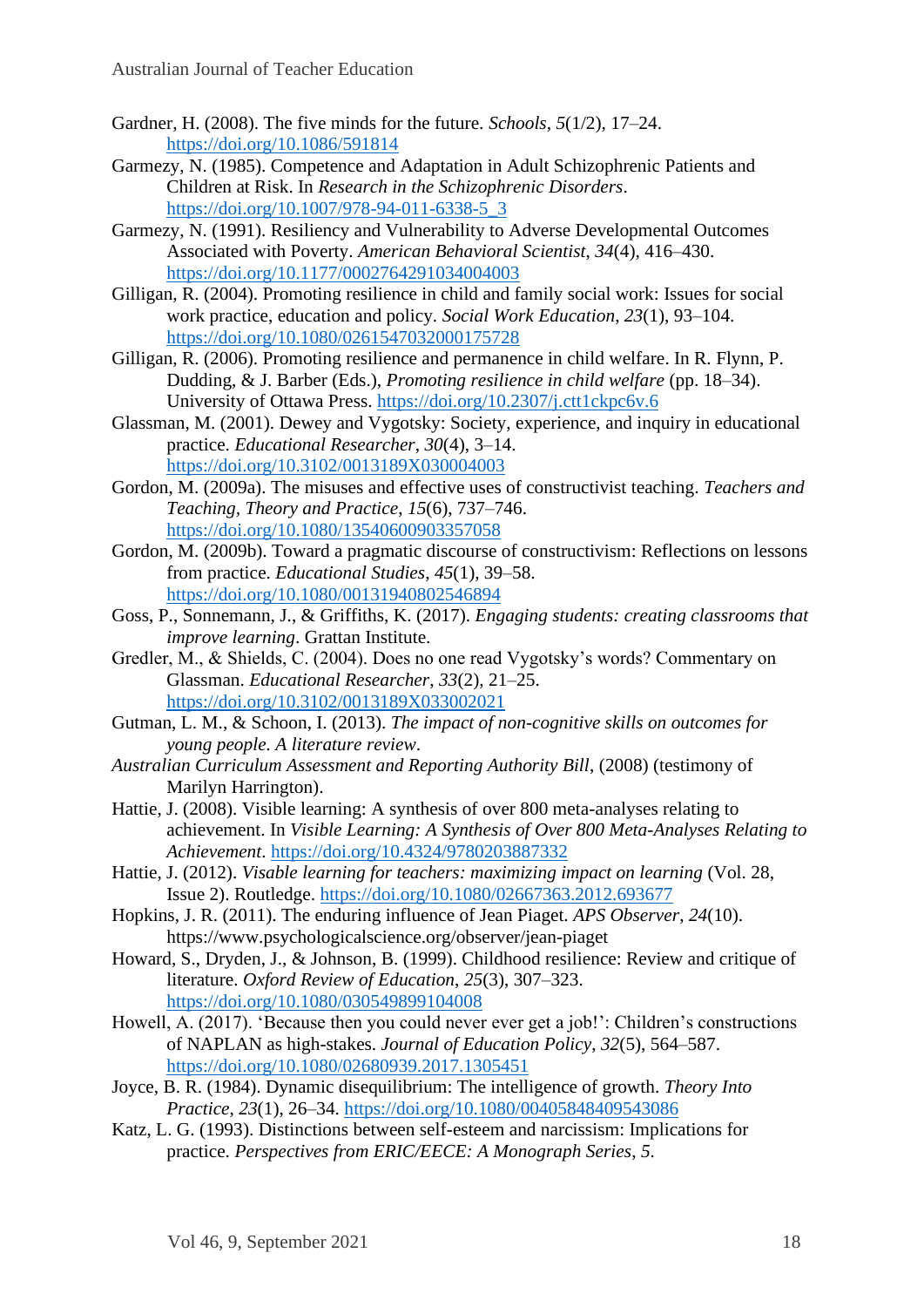- Kivunja, C. (2014). Theoretical perspectives of how digital natives learn. *International Journal of Higher Education*, *3*(1), 94. <https://doi.org/10.5430/ijhe.v3n1p94>
- Klenowski, V., & Wyatt-Smith, C. (2012). The impact of high stakes testing: The Australian story. *Assessment in Education: Principles, Policy and Practice*, *19*(1), 65–79. <https://doi.org/10.1080/0969594X.2011.592972>
- Leigh, A., & Ryan, C. (2008). How and why has teacher quality changed in Australia? *Australian Economic Review*, *41*(2), 141–159. [https://doi.org/10.1111/j.1467-](https://doi.org/10.1111/j.1467-8462.2008.00487.x) [8462.2008.00487.x](https://doi.org/10.1111/j.1467-8462.2008.00487.x)
- Lemoyne, T., & Buchanan, T. (2011). Does "hovering" matter? Helicopter parenting and its effect on well-being. *Sociological Spectrum*, *31*(4), 399–418. <https://doi.org/10.1080/02732173.2011.574038>
- Levin, H. M. (2012). More than just test scores. *Prospects (Paris)*, *42*(3), 269–284. <https://doi.org/10.1007/s11125-012-9240-z>
- Locke, J. Y. (2015). *The bonsai child: Why modern parenting limits children's potential and practical strategies to turn it around*. Judith Locke.
- Masten, A. S. (2011). Resilience in children threatened by extreme adversity: Frameworks for research, practice and translational synergy. *Development and Psychopathology*, *23*(2), 493–506. <https://doi.org/10.1017/S0954579411000198>
- Mayes, E., & Howell, A. (2018). The (hidden) injuries of NAPLAN: Two standardised test events and the making of 'at risk' student subjects. *International Journal of Inclusive Education*, *22*(10), 1108–1123.<https://doi.org/10.1080/13603116.2017.1415383>
- MCEETYA, M. C. on E. T. and Y. A. (2008). *Melbourne declaration on educational goals for young Australians*.
- Miao, Z., & Reynolds, D. (2017). *The effectiveness of mathematics teaching in primary schools: Lessons from England and China*. Taylor & Francis. <https://doi.org/10.4324/9781315563763>
- Mishra, P., & Kereluik, K. (2009). What 21st century learning? A review and a synthesis. *Digital Age*, 3301–3312.
- Murphy, E. (1997). *Constructivism: From Philosophy to Practice.*
- National Curriculum Board. (2008). *The shape of the national curriculum: A proposal for discussion*. The Board.
- Ng, P. T. (2010). The evolution and nature of school accountability in the Singapore education system. *Educational Assessment, Evaluation and Accountability*, *22*(4), 275–292.<https://doi.org/10.1007/s11092-010-9105-z>
- OECD. (2003). *Programme for international student assessment: First results from pisa 2003*.
- OECD. (2006). *The programme for international student assessment (PISA)* (Vol. 333, Issue 3). https://doi.org/10.1002/bse
- OECD. (2010). *PISA 2009 results: Executive Summary*. https://doi.org/10.1787/888932343342
- OECD. (2012). *PISA 2012 results in focus*.
- OECD. (2015). *Pisa 2015 results in focus*.
- OECD. (2017). *PISA in Focus: Collaborative problem solving: Vol. V*. OECD Publishing. <https://doi.org/10.1787/cdae6d2e-en>
- OECD. (2019). *Programme for international student assessment (PISA) country note - Australia*. https://www.oecd.org/pisa/publications/PISA2018\_CN\_AUS.pdf
- Phillips, D. C. (1995). The good, the bad and the ugly: The many faces of constructivism. *Educational Researcher*.<https://doi.org/10.3102/0013189X024007005>
- Piaget, J. (1927). *The language and thought of the child* (Vol. 38, Issue 2). Routledge. <https://doi.org/10.2307/1415214>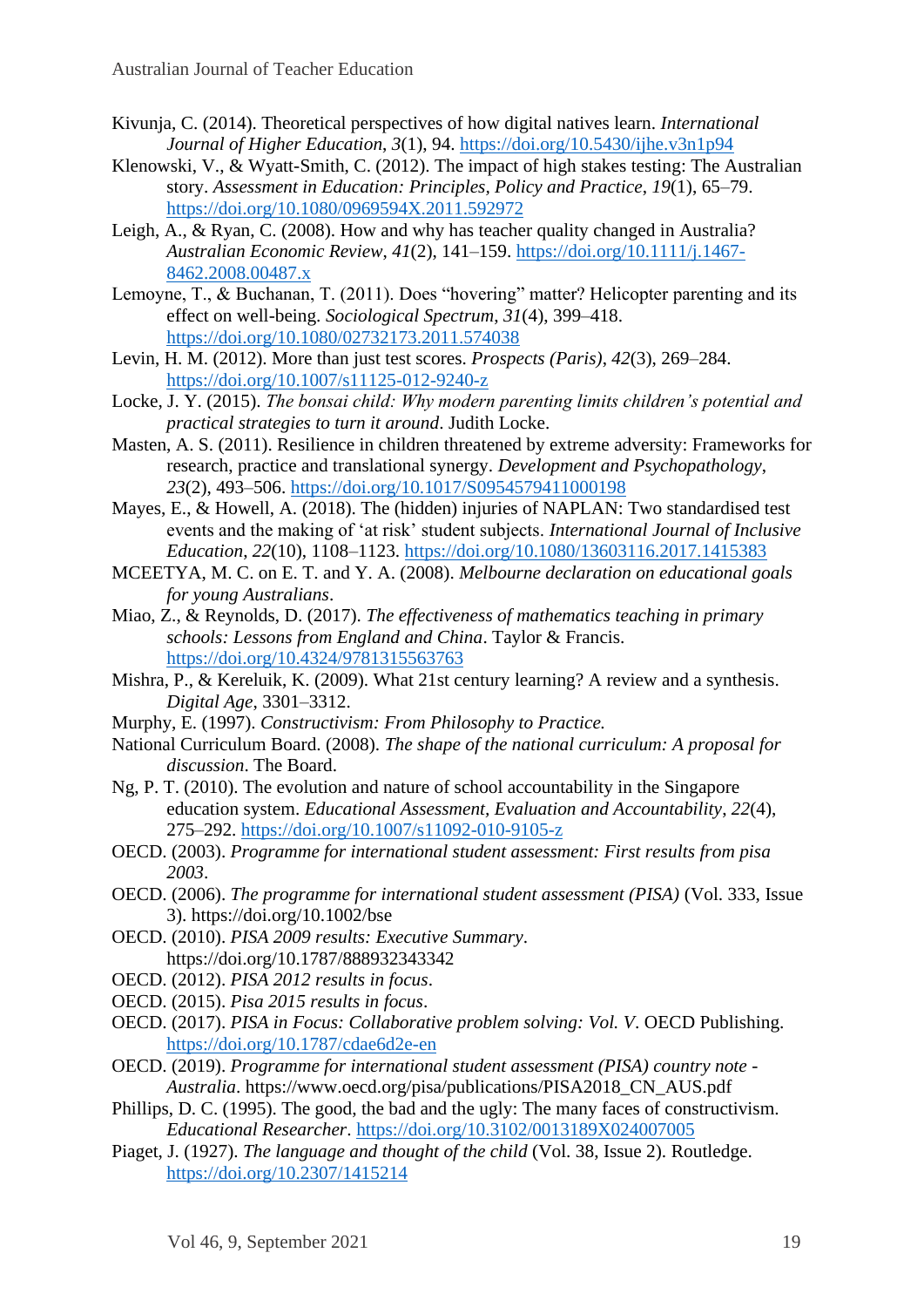Piaget, J. (1950). *The psychology of intelligence*. Routledge.

- Piaget, J. (1970). *Genetic epistemology*. The Norton Library. <https://doi.org/10.7312/piag91272>
- Pink, D. (2005). *A whole new mind: Moving from the information age to the conceptual age*. Riverhead Books.
- Prensky, M. (2001). Digital natives & digital immigrants. *On the Horizon*, *9*(5), 1–6. <https://doi.org/10.1108/10748120110424816>
- Prensky, M. (2014). The World Needs a New Curriculum: It's time to lose the" proxies," and go beyond" 21st century skills"—and get all students in the world to the real core of education. *Educational Technology*, 3–15.
- Ravitch, D. (2000). *Left Back: A Century of Failed School Reforms.* Simon & Schuster. <https://doi.org/10.4324/9781410607935-13>
- Rice, S., Dulfer, N., Polesel, J., & O'Hanlon, C. (2015). NAPLAN and student wellbeing: teacher perceptions of the impact of NAPLAN on students. In *National Testing in Schools* (pp. 72–85). Routledge. <https://doi.org/10.4324/9781315659312-6>
- Roberts, P., Barblett, L., & Robinson, K. (2019). Early years teachers' perspectives on the effects of NAPLAN on stakeholder wellbeing and the impact on early years pedagogy and curriculum. *Australasian Journal of Early Childhood*, *44*(3), 309–320. <https://doi.org/10.1177/1836939119855562>
- Robinson, K. (2011). *Out of our minds*. Wiley Online Library. <https://doi.org/10.1002/9780857086549>
- Rogers, S. L., Barblett, L., & Robinson, K. (2016). Investigating the impact of NAPLAN on student, parent and teacher emotional distress in independent schools. *Australian Educational Researcher*, *43*(3), 327–343. <https://doi.org/10.1007/s13384-016-0203-x>
- Rutter, M. (1987). Psychosocial resilience and protective mechanisms. *American Journal of Orthopsychiatry*, *57*(3), 316–331. <https://doi.org/10.1111/j.1939-0025.1987.tb03541.x>
- Rutter, M. (2012). Resilience as a dynamic concept. *Development and Psychopathology*, *24*(2), 335–344.<https://doi.org/10.1017/S0954579412000028>
- Schleicher, A. (2019). *PISA 2018: Insights and interpretations*.
- Schunk, D. H. (2012). *Learning theories: An educational perspective* (6th ed.). Pears.
- Seligman, M. E. P. (2007). *The optimistic child: A proven program to safeguard children against depression and build lifelong resilience*. Houghton Mifflin Harcourt.
- Shayer, M. (1999). *GCSE 1999: Added-value from schools adopting the CASE Intervention*  $(pp. 1-9)$ .

http://www.education.uwa.edu.au/tsa/\_\_data/assets/pdf\_file/0014/1025150/1999\_CA SE\_evaluation.pdf

- Shayer, M. (2003). Not just Piaget; not just Vygotsky and certainly not Vygotsky as alternative to Piaget. *Learning and Instruction*, *13*(5), 465–485. [https://doi.org/10.1016/S0959-4752\(03\)00092-6](https://doi.org/10.1016/S0959-4752(03)00092-6)
- Shean, M. B., Cohen, L., & de Jong, T. (2015). Developing well-being in Australian youth: Contingencies of self-esteem. *International Journal of Child and Adolescent Health*, *8*(2), 179.
- Swain, K., & Pendergast, D. (2018). Student voice: Student feelings as they journey through National Assessment (NAPLAN). *Australian Journal of Education*, *62*(2), 108–134. <https://doi.org/10.1177/0004944118779602>
- Thompson, G. (2013). NAPLAN, myschool and accountability: Teacher perceptions of the effects of testing. *International Education Journal*, *12*(2), 62–84.
- Thompson, G. (2014). NAPLAN, Myschool and accountability: Teacher perceptions of the effects of testing. *International Education Journal: Comparative Perspectives*, *12*(2).